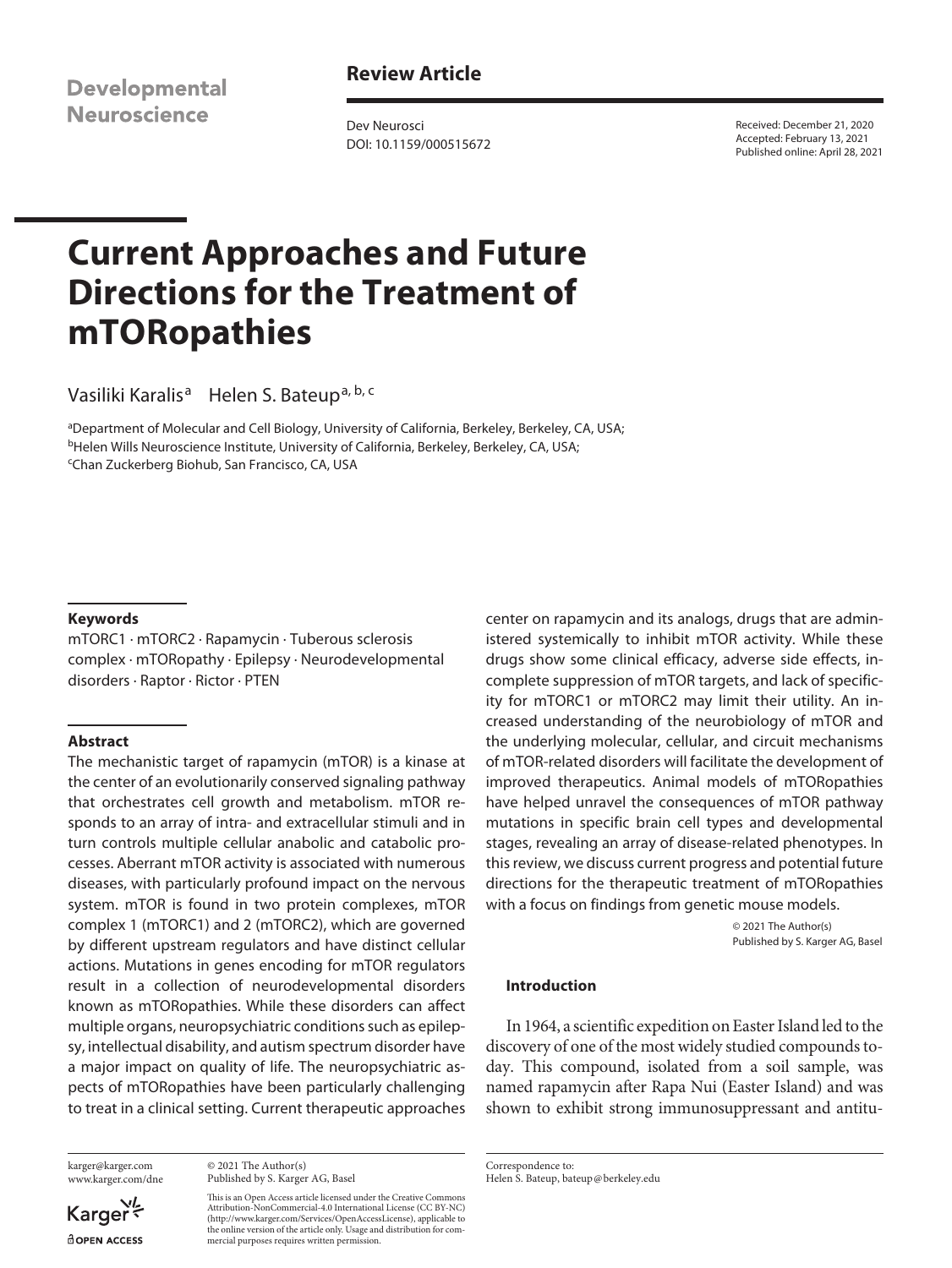

**Fig. 1.** Mutations in regulators of mTOR signaling cause mTO-Ropathies. **a** mTOR is a protein kinase found in two distinct multiprotein complexes, mTORC1 and mTORC2, which are composed of shared and unique protein components. Several upstream regulators collectively work to control the activity of the two complexes in response to various stimuli including growth factors and nutrients. Mutations in genes that encode for mTOR regulators (denoted in pink) result in neurodevelopmental disorders, collectively termed mTORopathies (see Table 1). Current treatments for mTORopathies include rapalogs, which are derivatives of rapamycin that suppress mTORC1 activity and indirectly inhibit mTORC2 signaling when administered chronically. **b** The TSC complex functions as a GAP for the small GTPase RHEB, which is a direct activator of mTORC1. **c** PI3K converts PIP2 into PIP3 via phos-

<span id="page-1-1"></span><span id="page-1-0"></span>mor properties [\[1](#page-10-0)]. The target of rapamycin (TOR) was first reported in yeast in 1991 [\[2](#page-10-1), [3](#page-10-2)] and a few years later followed the discovery of the mammalian TOR homolog [\[4](#page-10-3), [5](#page-10-4)].

<span id="page-1-4"></span><span id="page-1-3"></span><span id="page-1-2"></span>The serine/threonine protein kinase mTOR was discovered just over 25 years ago [[4](#page-10-3), [5\]](#page-10-4). Initial studies on mTOR focused on its role in cancer as it is a key regulator of cell growth and proliferation [[6\]](#page-10-5). However, subsequent studies revealed broader roles for mTOR as a signaling hub, coordinating information between the intra- and extracellular environment. mTOR was found to respond to various stimuli including amino acids, trophic factors, and energy status and in turn regulate the balance between anabolic (i.e., protein synthesis) and catabolic (i.e., autophagy) processes [[7](#page-10-6)].

phorylation at the cell membrane. PIP3 recruits the kinase PDK1 that, along with mTORC2, phosphorylates and activates AKT. In turn, AKT phosphorylates TSC2, inhibiting the TSC1/TSC2/ TBC1D7 complex and promoting mTORC1 activity. PTEN is a phosphatase that negatively regulates mTOR signaling by dephosphorylating and converting PIP3 to PIP2. GAP, GTPase activating protein; PIP3, phosphatidylinositol (3,4,5)-trisphosphate; PDK1, 3-phosphoinositide-dependent protein kinase-1; mTOR, mechanistic target of rapamycin; mTORC1, mechanistic target of rapamycin complex 1; mTORC2, mechanistic target of rapamycin complex 2; TSC, tuberous sclerosis complex; PTEN, phosphatase and tensin homolog; DEPTOR, DEP domain-containing mTOR interacting protein; RICTOR, rapamycin-insensitive companion of mTOR.

<span id="page-1-7"></span><span id="page-1-6"></span><span id="page-1-5"></span>mTOR's role in protein synthesis made this pathway a point of interest for neuroscientists in the early 2000s. *De novo* protein synthesis had been identified as a requirement for long-term synaptic plasticity in neurons [[8](#page-10-7), [9](#page-10-8)], and mTOR was known to control the translational regulators ribosomal protein S6 kinase beta-1 (S6K1 or p70S6K1) and 4E binding proteins (4E-BPs) [\[10](#page-10-0)]. Indeed, in 2002, mTOR was shown to be required for the late phase of hippocampal long-term potentiation (LTP) as LTP was inhibited by rapamycin in brain slices [[11](#page-10-0)]. From then on, the list of mTOR's functions in neurons has steadily expanded. Today, mTOR signaling has been linked to fundamental neural processes such as progenitor proliferation, differentiation, neuronal migration,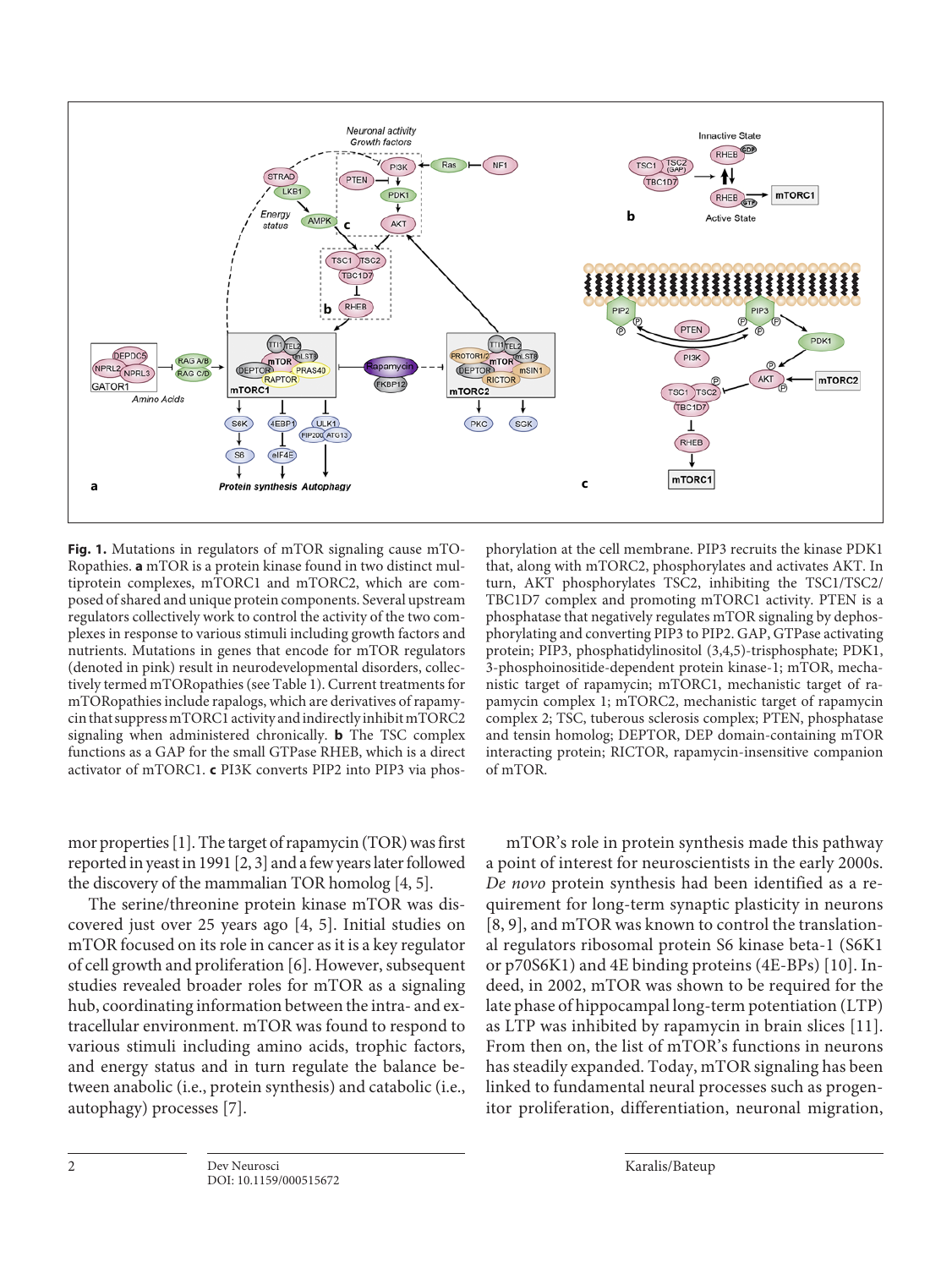<span id="page-2-0"></span>cell survival, axon and dendrite development, membrane excitability, and synaptic transmission [[1](#page-10-0)[2](#page-10-1), [1](#page-10-0)[3\]](#page-10-2). Consistent with its multifaceted roles in the nervous system, deregulation of mTOR signaling is associated with numerous neurological and psychiatric disorders [[1](#page-10-0)[4](#page-10-3)– [1](#page-10-0)[6](#page-10-5)].

<span id="page-2-1"></span>In this review, we will discuss (1) how mutations in genes that encode mTOR regulators lead to disorders with shared neurological manifestations ("mTORopathies"), (2) the current status of therapeutic interventions for mTORopathies in patients and animal models, and (3) potential considerations for developing improved treatment strategies for mTOR-related disorders.

## **The mTOR Complexes**

<span id="page-2-3"></span><span id="page-2-2"></span>The regulatory-associated protein of mTOR (RAP-TOR) was the first mTOR binding partner to be discovered and was identified as an obligatory component of mTOR complex 1 (mTORC1) [\[1](#page-10-0)[7,](#page-10-6) [1](#page-10-0)[8](#page-10-7)]. A few years later, a second mTOR complex was found, mTOR complex 2 (mTORC2), after the discovery of a protein that bound to mTOR independently of RAPTOR, the rapamycin-insensitive companion of mTOR (RICTOR) [\[1](#page-10-0)[9\]](#page-10-8). mTORC1 and mTORC2 share some of the same protein components, while others are unique to each complex (shown in Fig. 1a). Shared proteins include the mTOR kinase itself, mTOR-associated protein, LST8 homolog (mLST8 also known as GβL), DEP domain-containing mTOR interacting protein (DEPTOR), TELO 2 interacting protein 1 (TTI1), and telomere maintenance 2 (TELO2) [\[2](#page-10-1)0[–22\]](#page-10-1). Specific to mTORC1 are RAPTOR and proline-rich AKT1 substrate 1 (AKT1S1 or PRAS40) [\[2](#page-10-1)[3\]](#page-10-2). Besides RICTOR, mTORC2 also contains proline-rich protein 5 or 5-like (PRR5/5L or PROTOR1/2) and target of rapamycin complex 2 subunit MAPKAP1 (MAPKAP1 or mSIN1) [\[2](#page-10-1)[4,](#page-10-3) [2](#page-10-1)[5](#page-10-4)] (shown in Fig. 1a).

<span id="page-2-7"></span><span id="page-2-6"></span><span id="page-2-5"></span><span id="page-2-4"></span>Both complexes work as signal integrators that orchestrate a variety of cellular functions [\[1](#page-10-0)[2](#page-10-1), [2](#page-10-1)[6](#page-10-5)] (shown in Fig. 1a). mTORC1 is regulated by various inputs including nutrients, growth factors, neuropeptides, and neurotransmitters [[1](#page-10-0)[2](#page-10-1)]. In response to these stimuli, mTORC1 controls fundamental cellular processes such as protein synthesis, metabolism, and autophagy. In neurons, mTORC1 signaling impacts differentiation, migration, cell morphology, physiology, and synaptic properties [\[1](#page-10-0)[2,](#page-10-1) [1](#page-10-0)[3](#page-10-2)]. Our knowledge of the functions of mTORC2 in the central nervous system is still limited. Several studies, however, have shown that mTORC2 responds to growth factors, hormones, and neurotransmitters to regulate cytoskeletal organization and thus can impact neuronal morphology and physiology [\[1](#page-10-0)[2\]](#page-10-1).

#### **mTORopathies**

<span id="page-2-8"></span>The critical importance of balanced mTOR signaling is underscored by the fact that mutations in genes encoding mTOR regulators cause neurodevelopmental disorders collectively termed mTORopathies (Table 1) [[2](#page-10-1)[7](#page-10-6), [2](#page-10-1)[8\]](#page-10-7). Some of the most well-characterized genes associated with mTORopathies are *TSC1*, *TSC2*, *PTEN*, *AKT*, *STRA-DA*, and *DEPDC5* [[2](#page-10-1)[9](#page-10-8)]. While mutations in these genes can affect multiple organ systems, for this review, we will focus on their shared neurologic and psychiatric manifestations, which can include cortical malformations, intellectual disability, epilepsy, and autism spectrum disorder (ASD).

## <span id="page-2-9"></span>*Tuberous Sclerosis Complex*

<span id="page-2-11"></span><span id="page-2-10"></span>Tuberous sclerosis complex (TSC) is a multisystem developmental disorder with varying symptom severity caused by mutations in either the *TSC1* or *TSC2* genes that encode for the proteins tuberin and hamartin, respectively [\[30](#page-10-2), [3](#page-10-2)[1](#page-10-0)]. TSC1, TSC2, and TBC1 domain family member 7 (TBC1D7) form a protein complex that acts as an essential negative regulator of mTORC1 [\[3](#page-10-2)[2](#page-10-1)[–3](#page-10-2)[4\]](#page-10-3) (shown in Fig. 1b). Loss of either TSC1 or TSC2 results in destabilization of the complex, leading to loss of its GTPase activating protein activity toward the GTP-binding protein Rheb (RHEB), a direct activator of mTORC1 [[3](#page-10-2)[5](#page-10-4)]. Loss-of-function (LoF) mutations in *TSC1* or *TSC2* therefore lead to constitutive mTORC1 activity.

<span id="page-2-17"></span><span id="page-2-16"></span><span id="page-2-15"></span><span id="page-2-14"></span><span id="page-2-13"></span><span id="page-2-12"></span>TSC neuropathology includes focal malformations called tubers that contain enlarged and dysplastic neurons, astrocytes, and the so-called giant or balloon cells [[3](#page-10-2)[6](#page-10-5)]. Tubers form during embryonic development and are primarily found in the cortex and occasionally in other regions such as the cerebellum [\[3](#page-10-2)[7,](#page-10-6) [3](#page-10-2)[8\]](#page-10-7). Tubers or the peri-tuberal cortex can become seizure foci [[3](#page-10-2)[9](#page-10-8), [4](#page-10-3)0] and may be surgically resected as a treatment for intractable epilepsy in TSC [[4](#page-10-3)[1](#page-10-0)]. Approximately 80% of individuals with TSC develop benign growths emanating from the ventricular walls called subependymal nodules (SENs) [[4](#page-10-3)[2](#page-10-1)]. In 5–15% of TSC patients, subependymal nodules can progress to benign glioneuronal tumors called subependymal giant cell astrocytomas (SEGAs) [\[4](#page-10-3)[2\]](#page-10-1). A prevailing model is that TSC-associated brain lesions including SEGAs and tubers are caused by somatic second-hit mu-

Treatment of mTORopathies **Dev Neurosci** 3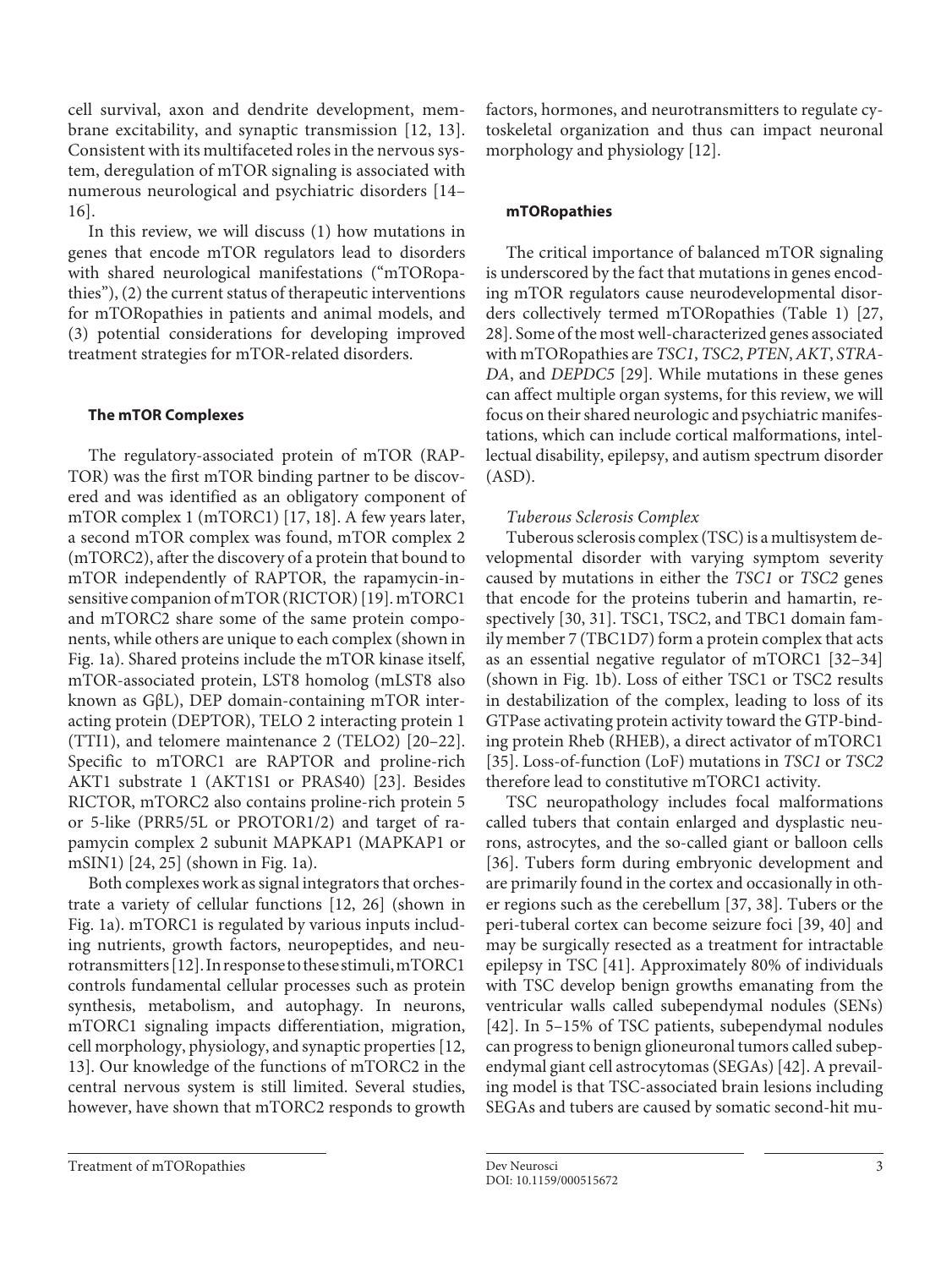| Gene mutations                                                                                         | Associated diseases and syndromes                                                                     | Neuropsychiatric manifestations <sup>a</sup>                                                                                | Refs.                     |
|--------------------------------------------------------------------------------------------------------|-------------------------------------------------------------------------------------------------------|-----------------------------------------------------------------------------------------------------------------------------|---------------------------|
| TSC1<br>TSC2                                                                                           | <b>TSC</b>                                                                                            | Tubers, SENs, SEGAs, epilepsy, infantile spasms,<br>altered white matter, ID, ASD, ADHD, and other<br>behavioral conditions | [36, 38, 42,<br>$51 - 58$ |
| <b>PTEN</b>                                                                                            | PHTS (including Cowden syndrome, Bannayan-Riley-<br>Ruvalcaba syndrome, and Lhermitte-Duclos disease) | $[61, 63 - 67]$<br>Macrocephaly, ID, ASD                                                                                    |                           |
| <b>MTOR</b><br>PIK3CA RHEB<br>AKT3<br>TSC1<br>TSC <sub>2</sub><br>DEPDC5<br>NPRL <sub>2</sub><br>NPRL3 | <b>MCD</b>                                                                                            | FCD, HME, ME, epilepsy, infantile spasms, ID                                                                                | $[68 - 74, 85 - 87]$      |
| NF1                                                                                                    | NF1                                                                                                   | Macrocephaly, epilepsy, ataxia, altered white matter,<br>$[91]$<br>ID, ASD, ADHD,<br>learning disabilities                  |                           |
| <b>STRADA</b>                                                                                          | <b>PMSE</b>                                                                                           | ME, epilepsy, ID, psychomotor retardation                                                                                   | [90]                      |
| TBC1D7                                                                                                 |                                                                                                       | Macrocephaly/ME, ID                                                                                                         | [59, 60]                  |

ADHD, attention deficit hyperactivity disorder; ASD, autism spectrum disorder; FCD, focal cortical dysplasia; HME, hemimegalencephaly; ID, intellectual disability; ME, megalencephaly; SENs, subependymal nodules; SEGAs, subependymal giant cell astrocytomas; TSC, tuberous sclerosis complex; PHTS, PTEN hamartoma tumor syndrome; PTEN, phosphatase and tensin homolog; MCD, malformations of cortical development; NF1, neurofibromatosis type 1; PMSE, polyhydramnios, megalencephaly, and symptomatic epilepsy syndrome. <sup>a</sup> Listed are the primary neuropsychiatric presentations of these diseases as listed in the references noted, the NIH Genetic and Rare Diseases Information Center, and OMIM database. Other manifestations may be present in these disorders and not all patients may present with all manifestations listed here.

<span id="page-3-0"></span>tations [\[2](#page-10-1)[9,](#page-10-8) [4](#page-10-3)[3\]](#page-10-2). According to this model, individuals with TSC have a germline heterozygous LoF mutation in *TSC1* or *TSC2*, and during brain development, a small number of neural progenitor cells acquire a somatic mutation that disrupts the expression of the functional allele, causing biallelic inactivation. In this scenario, progenitor cells with a second-hit mutation give rise to abnormal, dysplastic tuber cells that are surrounded by cells with normal-appearing morphology, which are derived from heterozygous progenitors. This model, in which the secondary mutation occurs stochastically, is consistent with the variable number, size, and location of cortical tubers observed in individuals with TSC. Second-hit mutations have been consistently observed in resected SEGAs and TSC-associated tumors (called hamartomas) in peripheral organs [\[44–4](#page-10-3)[6](#page-10-5)]. However, they have only been identified in a subset of cortical tubers, resulting in some debate over the origins of cortical tuber cells [\[4](#page-10-3)[7](#page-10-6)[–50](#page-10-4)].

<span id="page-3-3"></span><span id="page-3-2"></span><span id="page-3-1"></span>Approximately 80–90% of TSC patients develop seizures that can begin in infancy (infantile spasms) [\[5](#page-10-4)[1\]](#page-10-0). Earlier onset and increased severity of TSC-related seizures is correlated with greater risk of intellectual disability (ID) <span id="page-3-5"></span><span id="page-3-4"></span>and psychiatric conditions [\[5](#page-10-4)[1–](#page-10-0)[55\]](#page-10-4). TSC is also associated with a range of cognitive, behavioral and psychiatric manifestations, collectively termed "TAND" (TSC-Associated Neuropsychiatric Disorders) [[5](#page-10-4)[6](#page-10-5)]. Impaired and disordered myelination has also been observed in individuals with TSC using brain imaging techniques [\[5](#page-10-4)[7,](#page-10-6) [5](#page-10-4)[8](#page-10-7)]. Interestingly, while mutations in *TBC1D7* have not been reported in TSC patients, they have been identified in individuals with macrocephaly/megalencephaly (ME) and ID [\[5](#page-10-4)[9,](#page-10-8) [6](#page-10-5)0], presentations that are shared among several mTORopathies.

# <span id="page-3-6"></span>*PTEN Hamartoma Tumor Syndrome*

<span id="page-3-7"></span>Phosphatase and tensin homolog (PTEN) hamartoma tumor syndrome (PHTS) is a spectrum of multisystem disorders caused by LoF germline mutations in *PTEN* [[6](#page-10-5)[1](#page-10-0)]. PTEN is a phosphatase that negatively regulates the PI3K/AKT/mTOR pathway by dephosphorylating phosphatidylinositol (3,4,5)-trisphosphate (PIP3) at the cell membrane. LoF mutations in *PTEN* cause elevated PIP3 that recruits several proteins including 3-phosphoinositide-dependent protein kinase-1 (PDK1) and AKT family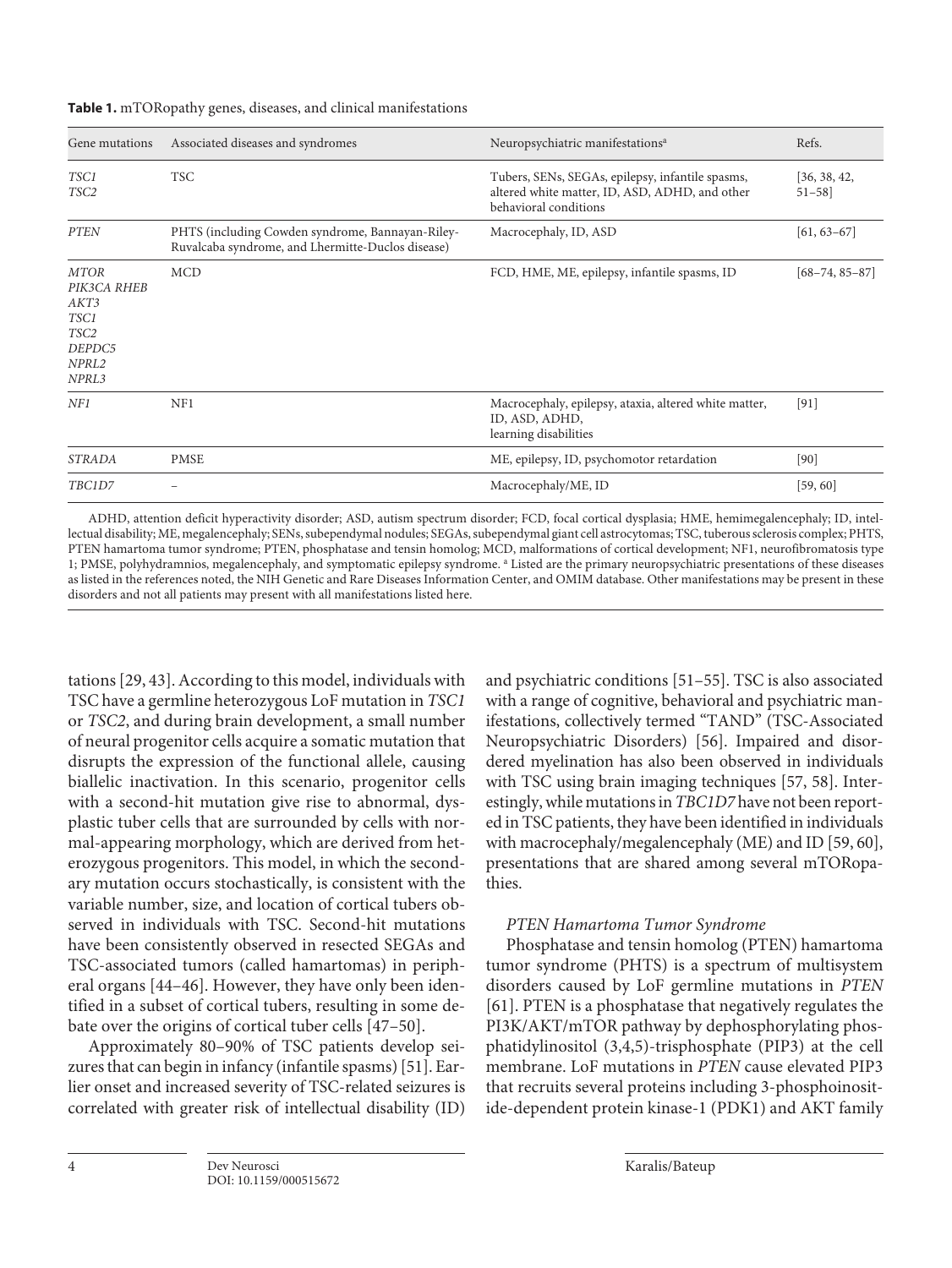members. PDK1 and subsequently mTORC2 phosphorylate and fully activate AKT, which in turn phosphorylates and inhibits TSC2 leading to increased mTORC1 activity (shown in Fig. 1c) [\[6](#page-10-5)[2\]](#page-10-1).

<span id="page-4-0"></span>PHTS disorders include Cowden syndrome, Bannayan-Riley-Ruvalcaba syndrome, and adult Lhermitte-Duclos disease [[6](#page-10-5)[1](#page-10-0)]. These disorders are associated with increased cancer and tumor risk [\[6](#page-10-5)[1\]](#page-10-0). Neuropsychiatric manifestations associated with LoF mutations in *PTEN* include macrocephaly, developmental delay, ASD, and intellectual disability [\[6](#page-10-5)[1\]](#page-10-0). Some studies have also identified patients carrying *PTEN* mutations who present with cortical malformations and seizures [\[6](#page-10-5)[3–](#page-10-2)[6](#page-10-5)[5](#page-10-4)]. In addition, *PTEN* mutations have been linked to ASD, and *PTEN* is one of the most prominent risk genes in idiopathic ASD [\[66,](#page-10-5) [6](#page-10-5)[7](#page-10-6)].

# <span id="page-4-2"></span><span id="page-4-1"></span>*Malformations of Cortical Development*

<span id="page-4-6"></span><span id="page-4-5"></span><span id="page-4-4"></span><span id="page-4-3"></span>Malformations of cortical development (MCD) are a group of disorders characterized by abnormal development of the cerebral cortex, such as focal cortical dysplasia (FCD), megalencephaly (ME), and hemimegalencephaly (HME) [\[6](#page-10-5)[8\]](#page-10-7). FCD is defined by focal regions of the cortex that contain enlarged, dysplastic, and mislaminated neurons and glia, which can be observed by MRI and vary in size and location [[6](#page-10-5)[9](#page-10-8)]. ME is defined by increased head circumference 2 standard deviations above the age-related mean, which is caused by increased growth of brain structures. HME is the enlargement of an individual hemisphere of the cerebral cortex [\[7](#page-10-6)0, [7](#page-10-6)[1](#page-10-0)]. MCD are common causes of pediatric epilepsy, ID, and neurological deficits [\[7](#page-10-6)[2\]](#page-10-1). Epilepsy in MCD patients is often intractable, occasionally life-threatening, and can require surgical resection [\[7](#page-10-6)[3,](#page-10-2) [7](#page-10-6)[4\]](#page-10-3). Studies of resected tissue from FCD and HME patients have shown increased phosphorylation of the mTORC1 downstream target, ribosomal protein S6 [\[7](#page-10-6)[5](#page-10-4)[–7](#page-10-6)[8\]](#page-10-7). Recent sequencing studies revealed that somatic brain mutations in mTOR regulators including *mTOR* itself, *PIK3CA*, *RHEB*, *AKT3*, *TSC1*, and *TSC2* [\[7](#page-10-6)[9–](#page-10-8)[8](#page-10-7)[2\]](#page-10-1) can result in FCD (Table 1) [\[8](#page-10-7)[1,](#page-10-0) [8](#page-10-7)[3\]](#page-10-2). In addition, mutations in *DEPDC5*, *NPRL2*, and *NPRL3*, which are components of the mTORC1 inhibitor GATOR complex 1 [[8](#page-10-7)[4](#page-10-3)], have been linked to FCD, infantile spasms, focal epilepsy, and sudden unexpected death in epilepsy [\[8](#page-10-7)[5–](#page-10-4)[8](#page-10-7)[7\]](#page-10-6).

<span id="page-4-25"></span><span id="page-4-24"></span><span id="page-4-13"></span><span id="page-4-12"></span><span id="page-4-11"></span><span id="page-4-10"></span><span id="page-4-8"></span><span id="page-4-7"></span>Mutations in *STRADA* and *NF1*, which encode negative regulators of mTORC1 [\[88,](#page-10-7) [8](#page-10-7)[9](#page-10-8)], have been identified in syndromes that present with MCD, epilepsy, and cognitive deficits. Specifically, LoF mutations in *STRADA* cause polyhydramnios, megalencephaly, and symptomatic epilepsy syndrome (PMSE) [\[9](#page-10-8)0] and LoF mutations <span id="page-4-17"></span><span id="page-4-16"></span><span id="page-4-15"></span>in *NF1* cause neurofibromatosis 1 (NF1) syndrome [[9](#page-10-8)[1](#page-10-0)]. Polyhydramnios refers to excess amniotic fluid during pregnancy, which is a hallmark of PMSE. Aside from mTORopathies, aberrant mTOR signaling has been detected in several neurodevelopmental disorders such as fragile X syndrome, Down syndrome, and idiopathic ASD [[9](#page-10-8)[2](#page-10-1)[–9](#page-10-8)[4\]](#page-10-3). In addition, mTOR dysregulation has been observed in several psychiatric disorders and neurodegenerative diseases [\[1](#page-10-0)[2,](#page-10-1) [1](#page-10-0)[4](#page-10-3), [1](#page-10-0)[5,](#page-10-4) [9](#page-10-8)[5](#page-10-4)]. However, a direct causal link between mTOR and these disorders has yet to be defined. In particular, given that mTOR signaling is highly responsive to neuronal activity [\[9](#page-10-8)[6\]](#page-10-5), it is possible that altered mTOR signaling may occur as a secondary phenotype to changes in network activity in many of these diseases.

# <span id="page-4-18"></span>**Current Treatment Strategies for mTORopathies**

<span id="page-4-23"></span><span id="page-4-22"></span><span id="page-4-21"></span><span id="page-4-20"></span><span id="page-4-19"></span><span id="page-4-9"></span>Several clinical studies have demonstrated the utility of rapamycin and its analogs (rapalogs), such as sirolimus and everolimus, as treatments for TSC and other mTORopathies including PHTS, NF1, and PMSE [[9](#page-10-8)[7](#page-10-6)[–99\]](#page-10-8). Rapamycin is an allosteric mTOR inhibitor that binds to FK506-binding protein 12 (FKBP12). The rapamycin-FKBP12 complex then binds to the FKBP-rapamycinbinding domain on mTOR and blocks its catalytic activity [[4](#page-10-3), [1](#page-10-0)00]. The first clinical evidence of rapalog efficacy for neurological manifestations came from Franz et al. [[101\]](#page-10-0) who showed SEGA regression in a small group of TSC patients following rapamycin treatment. Several larger follow-up studies corroborated the effectiveness of everolimus treatment in TSC patients with SEGAs [\[1](#page-10-0)0[2](#page-10-1)– [1](#page-10-0)0[4\]](#page-10-3). Clinical studies have also shown that rapalogs can be useful treatments for other TSC-related manifestations including seizures [[1](#page-10-0)[04](#page-10-3)[–10](#page-10-0)[6](#page-10-5)], with one study demonstrating 40% reduction of seizure severity in 40% of patients in a trial of over 300 patients spanning a broad age range [[1](#page-10-0)[05\]](#page-10-4). However, not all studies have reported successful outcomes with rapalogs in individuals with TSC-related seizures [[1](#page-10-0)[07\]](#page-10-6). Recent clinical studies such as "Stopping TSC Onset and Progression 2: Epilepsy Prevention in TSC Infants (STOP2) (https://clinicaltrials. gov/ct2/show/NCT04595513)" have focused on early treatment or prevention of seizures in infants and children with TSC as it may be difficult to control seizures with rapalogs or other drugs after prolonged occurrence [[1](#page-10-0)[08,](#page-10-7) [10](#page-10-0)[9](#page-10-8)]. Notably, several antiseizure medications, including vigabatrin for infantile spasms, have been successfully used in TSC patients [\[110](#page-10-0)].

<span id="page-4-26"></span><span id="page-4-14"></span>Treatment of mTORopathies **S** Dev Neurosci 5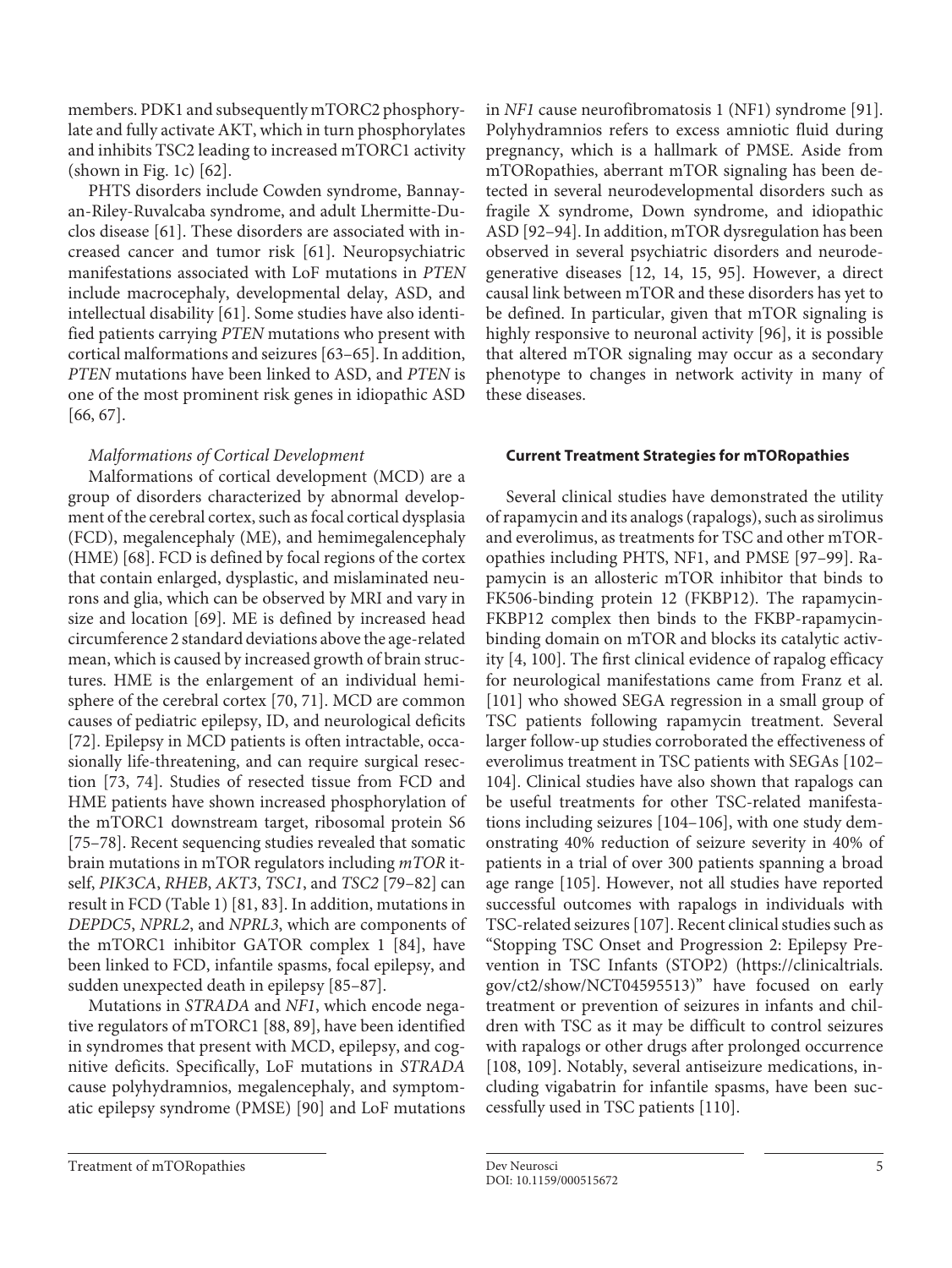<span id="page-5-1"></span><span id="page-5-0"></span>A limited number of studies have explored the effect of rapalogs on the cognitive and psychiatric conditions associated with TSC. Krueger et al. [[111\]](#page-10-0) found that a 6-month long everolimus treatment did not significantly improve neurocognitive function or behavioral abnormalities in children with TSC. Similarly, in 2019, Overwater et al. [\[11](#page-10-0)[2](#page-10-1)] showed that 12-month everolimus treatment in children with TSC did not improve intelligence quotient (IQ) or ASD symptoms. However, a study involving 35 Japanese patients showed promising results of everolimus treatment on both TSC-related ASD behavioral symptoms and seizures [\[11](#page-10-0)[3](#page-10-2)]. The mixed results of these studies suggest that while rapalogs can be effective at treating neuropsychiatric aspects of TSC in some individuals, further research and development of therapeutic approaches is warranted.

<span id="page-5-6"></span><span id="page-5-5"></span><span id="page-5-4"></span><span id="page-5-3"></span><span id="page-5-2"></span>While rapalogs are extensively used in clinical trials as therapeutic interventions for mTORopathies, there are limitations to their usage. For instance, rapamycin does not equally block the phosphorylation of all mTORC1 substrates [\[11](#page-10-0)[4\]](#page-10-3). Specifically, while rapamycin abolishes phosphorylation of ribosomal protein S6, inhibition of 4E-BP1 phosphorylation is incomplete [\[11](#page-10-0)[5\]](#page-10-4), suggesting that phenotypes arising due to 4E-BP1 deregulation may be largely rapalog-resistant. In addition, while the phenotypes of mTORopathies are generally thought to be due to mTORC1 hyperactivity (see further discussion below), it is known that chronic rapamycin treatment inhibits both mTORC1 and mTORC2, likely via sequestering mTOR kinase and prohibiting mTORC2 formation [\[11](#page-10-0)[6](#page-10-5)]. This nonselective inhibition, in addition to on-target off-tissue effects, has been shown to contribute to the adverse effects associated with rapalog treatment such as glucose intolerance, insulin resistance, and new-onset diabetes [\[11](#page-10-0)[7](#page-10-6)– [11](#page-10-0)[9\]](#page-10-8). These side effects are an important consideration, given that long-term treatment with rapalogs may be required as the beneficial results can be reversible. For example, upon cessation of rapalog treatment, seizures can resume and SEGAs can regrow [[101\]](#page-10-0). However, studies in mice have shown that intermittent, low-level dosing of rapamycin can maintain the mTOR inhibiting effects while minimizing unwanted systemic side effects [[1](#page-10-0)[2](#page-10-1)0]. Consistent with this, it was shown that the antiepileptic properties of rapamycin in a mouse model of TSC could be maintained with as long as 24-day inter-treatment intervals [[1](#page-10-0)[2](#page-10-1)[1\]](#page-10-0).

## **Development of Novel Drug-Based Therapeutics**

<span id="page-5-10"></span><span id="page-5-9"></span>Currently, much research is geared toward the development of new drugs, including novel rapalogs, with more favorable pharmacokinetic characteristics, greater selectivity toward mTORC1, and fewer or less severe side effects. A recently developed rapalog, DL001, showed higher selectivity for mTORC1 than rapamycin and had substantially fewer side effects when tested in mice [[1](#page-10-0)[22](#page-10-1)]. In addition to rapalogs, a second generation of ATP-competitive mTOR kinase inhibitors has been under development [[1](#page-10-0)[2](#page-10-1)[3\]](#page-10-2). These inhibitors target the catalytic site of mTOR, and while all downstream mTORC1 targets are equally affected, these inhibitors exhibit no selectivity between the two mTOR complexes, similar to extended rapamycin treatment. Recent studies have attempted to improve selectivity by targeting mTOR regulators. For example, the small molecule NR1 potently binds to Rheb and selectively inhibits mTORC1 activity in mice [[1](#page-10-0)[2](#page-10-1)[4](#page-10-3)]. More recently, another small molecule, EN6, inhibits mTORC1 by binding to an ATP-proton pump that normally aids mTORC1 recruitment onto the lysosome, which is necessary for its activation [\[1](#page-10-0)[2](#page-10-1)[5\]](#page-10-4). *In vitro*, EN6 was shown to suppress phosphorylation of both S6 and 4E-BP1, increase autophagy, and did not affect the mTORC2 target Akt [[1](#page-10-0)[2](#page-10-1)[5](#page-10-4)].

<span id="page-5-12"></span><span id="page-5-11"></span>The off-tissue effects of systemically administered small molecules are often a challenge in drug development. The ability to selectively target aberrant mTOR signaling in the brain would be transformative to long-term management of patient care. One recently developed strategy is a dual-molecule approach aiming to restrict mTOR inhibition to the brain. Specifically, Zhang et al. [[1](#page-10-0)[2](#page-10-1)[6\]](#page-10-5) used RapaLink-1, a brain permeable mTOR inhibitor, along with RapaBlock, a brain impermeable FKBP12 ligand. RapaBlock inhibits RapaLink-1 function outside the brain and thus prevents mTOR inhibition in peripheral tissues. This approach has the potential to overcome the problem of systemic side effects.

<span id="page-5-13"></span><span id="page-5-8"></span><span id="page-5-7"></span>While small molecule mTOR inhibitors are an active area of research, the question of whether we fully understand the functions of the mTOR complexes and the consequences of manipulating these functions remains. The variability of the clinical data underscores the importance of further exploring the mechanisms underlying neuropsychiatric presentations in mTORopathies. In addition, treatment strategies may need to be optimized and tailored toward specific phenotypes. For example, when targeting cells in tumors, complete suppression of mTORC1 activity may be beneficial to inhibit cell growth and even-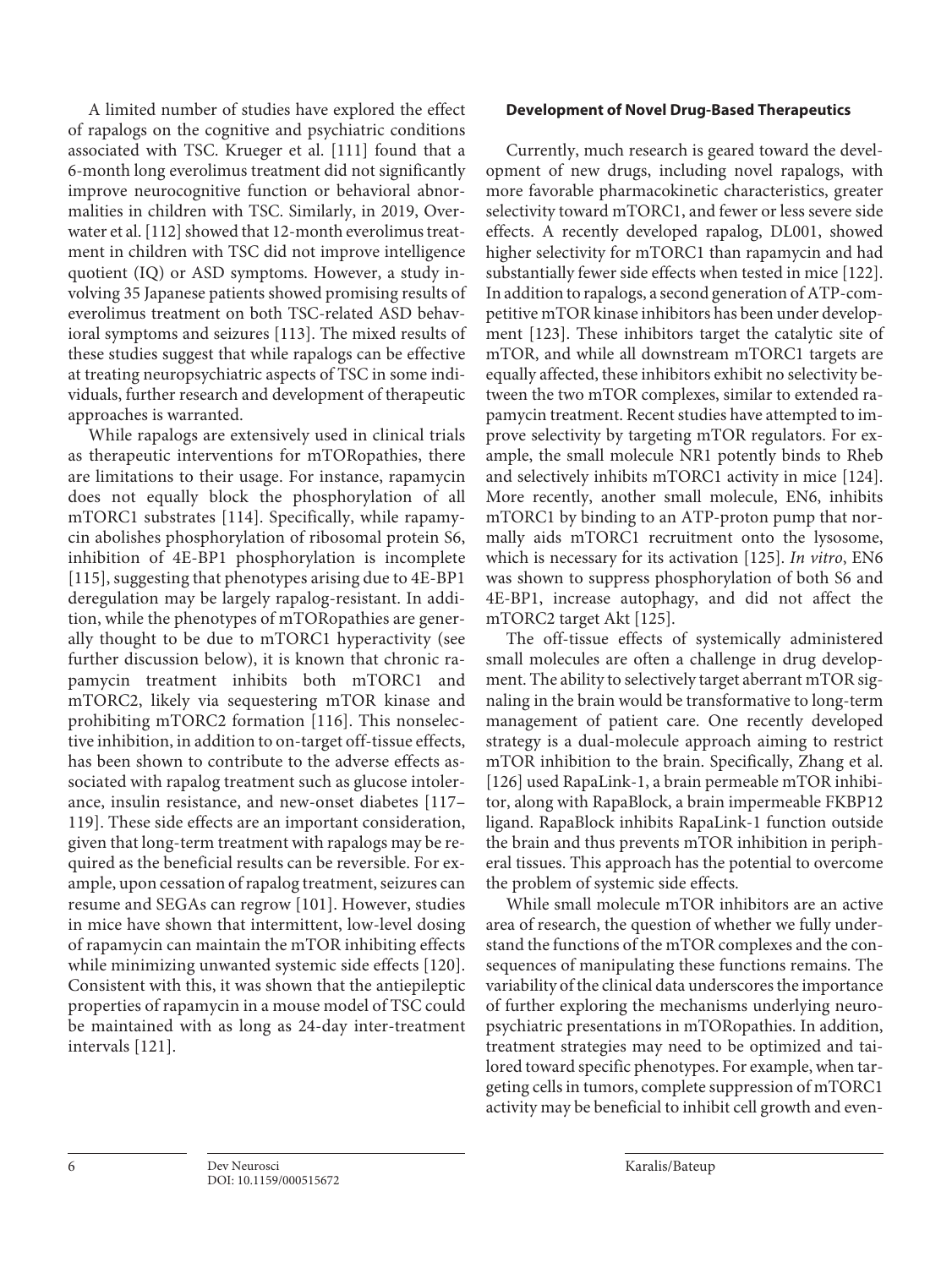| Disorder    | Animal model                                                                                                                                                                                                                                                                                                                                                                                                                                                                                                                         | Refs.                                                                                                                                                                                                            |
|-------------|--------------------------------------------------------------------------------------------------------------------------------------------------------------------------------------------------------------------------------------------------------------------------------------------------------------------------------------------------------------------------------------------------------------------------------------------------------------------------------------------------------------------------------------|------------------------------------------------------------------------------------------------------------------------------------------------------------------------------------------------------------------|
| <b>TSC</b>  | $Tsc1^{-/-}$ (germline KO)<br>$Tsc2^{-/-}$ (germline KO)<br>$Tsc1^{+/-}$ (germline Het)<br>$Tsc2^{+/}$ (germline Het)<br>Tsc1fl/fl;Emx1-Cre<br>Tsc1 <sup>fl/fl</sup> ;Syn1-Cre<br>Tsc1 <sup>fl/fl</sup> ;Camk2a-Cre<br>Tsc1fl/fl;GFAP-Cre-ER<br>Tsc1 <sup>f1/f1</sup> ; L7Cre<br>$Tsc2^{-/f}L7Cre$<br>Tsc1fl/fl;Slc6a3-Cre<br>Tsc1fl/fl;Slc6a4-Cre<br>Tsc1fl/fl;Drd1a-Cre<br>Tsc1fl/fl;Adora2a-Cre<br>$Tsc1f1/f1; Gbx2-Cre-ER$<br>$TscIf1/f1 + Cre$ in utero electroporation<br>$Tsc1^{\text{flow}-}$ + Cre in utero electroporation | $[136]$<br>[137, 138]<br>[136, 140, 141]<br>[137, 138, 140, 145, 147]<br>$[150]$<br>$[149]$<br>[151, 152]<br>$[154]$<br>[155, 172]<br>[156]<br>$[158]$<br>$[159]$<br>[160]<br>[160]<br>[161]<br>[173]<br>$[162]$ |
| <b>PHTS</b> | $PTEN^{-/-}$ (germline KO)<br>$PTEN^{+/ - }$ (germline Het)<br>PTEN <sup>fl/fl</sup> ;CamK2a-Cre<br>PTEN <sup>fl/fl</sup> ;L7Cre<br>PTEN <sup>fl/fl</sup> ;Slc6a3-Cre<br>$PTENf1/f1 + AAV-Cre$                                                                                                                                                                                                                                                                                                                                       | [139]<br>[139, 143, 144, 180]<br>[152, 153]<br>$[157]$<br>[143]<br>$[171]$                                                                                                                                       |
| <b>PMSE</b> | $Strada^{-/-}$ (germline KO)<br>Strada shRNA in utero electroporation                                                                                                                                                                                                                                                                                                                                                                                                                                                                | $[133]$<br>$[132]$                                                                                                                                                                                               |
| <b>MCD</b>  | Depdc5 <sup>fl/fl</sup> ;Syn1-Cre<br>Rheb <sup>CA</sup> in utero electroporation<br>Tsc1 CRISPR/Cas9 editing in utero electroporation<br>Tsc2 CRISPR/Cas9 editing in utero electroporation                                                                                                                                                                                                                                                                                                                                           | 135 <br>[163, 170]<br>[82]<br>$[82]$                                                                                                                                                                             |

**Table 2.** Summary of mouse models discussed in this review

Listed are the primary mouse models discussed in this review. Comprehensive reviews of animal models of mTORopathies can be found in references [12, 134, 142, 148]. MCD, malformations of cortical development; PMSE, polyhydramnios, megalencephaly, and symptomatic epilepsy syndrome; TSC, tuberous sclerosis complex; PTEN, phosphatase and tensin homolog; PHTS, PTEN hamartoma tumor syndrome.

tually induce apoptosis. However, balancing mTOR activity rather than completely inhibiting it may be a more desirable outcome for treating neuropsychiatric conditions. Thus, it will be important to examine alternative treatment strategies and utilize robust models to study these disorders.

## **Animal Models of mTORopathies**

Various animal models have been generated to enable investigations into the underlying mechanisms of mTORopathies. In early studies, drosophila and rat models of TSC were used to uncover the roles of *Tsc1* and *Tsc2*

<span id="page-6-5"></span><span id="page-6-4"></span><span id="page-6-3"></span><span id="page-6-2"></span><span id="page-6-1"></span><span id="page-6-0"></span>in the cell cycle, proliferation, and cancer [[1](#page-10-0)[2](#page-10-1)[7–](#page-10-6)[1](#page-10-0)[3](#page-10-2)[1](#page-10-0)]. Subsequently, numerous genetic mouse models have been developed harboring mutations in genes that encode for mTOR regulators including *Strada* [\[1](#page-10-0)[3](#page-10-2)[2](#page-10-1), [1](#page-10-0)[33\]](#page-10-2), *Nf1* [[1](#page-10-0)[3](#page-10-2)[4](#page-10-3)], and *Depdc5* [\[1](#page-10-0)[3](#page-10-2)[5](#page-10-4)] (Table 2). In this review, we will focus on several of the most well-studied mouse models with mutations in the *Tsc1*, *Tsc2*, or *Pten* genes (Table 2). Germline homozygous loss of these genes is embryonically lethal [[1](#page-10-0)[3](#page-10-2)[6](#page-10-5)[–1](#page-10-0)[3](#page-10-2)[9](#page-10-8)]. While mice with heterozygous LoF mutations in *Tsc1*, *Tsc2*, or *Pten* can exhibit some synaptic, cellular, and behavioral phenotypes [\[1](#page-10-0)[3](#page-10-2)[8](#page-10-7), [1](#page-10-0)[40](#page-10-3)–[1](#page-10-0)[4](#page-10-3)[7](#page-10-6)], they often do not fully recapitulate the spectrum and severity of human disease phenotypes. In particular, mice with heterozygous *Tsc1* or *Tsc2* mutations do not exhibit

Treatment of mTORopathies The Dev Neurosci **7** Dev Neurosci 7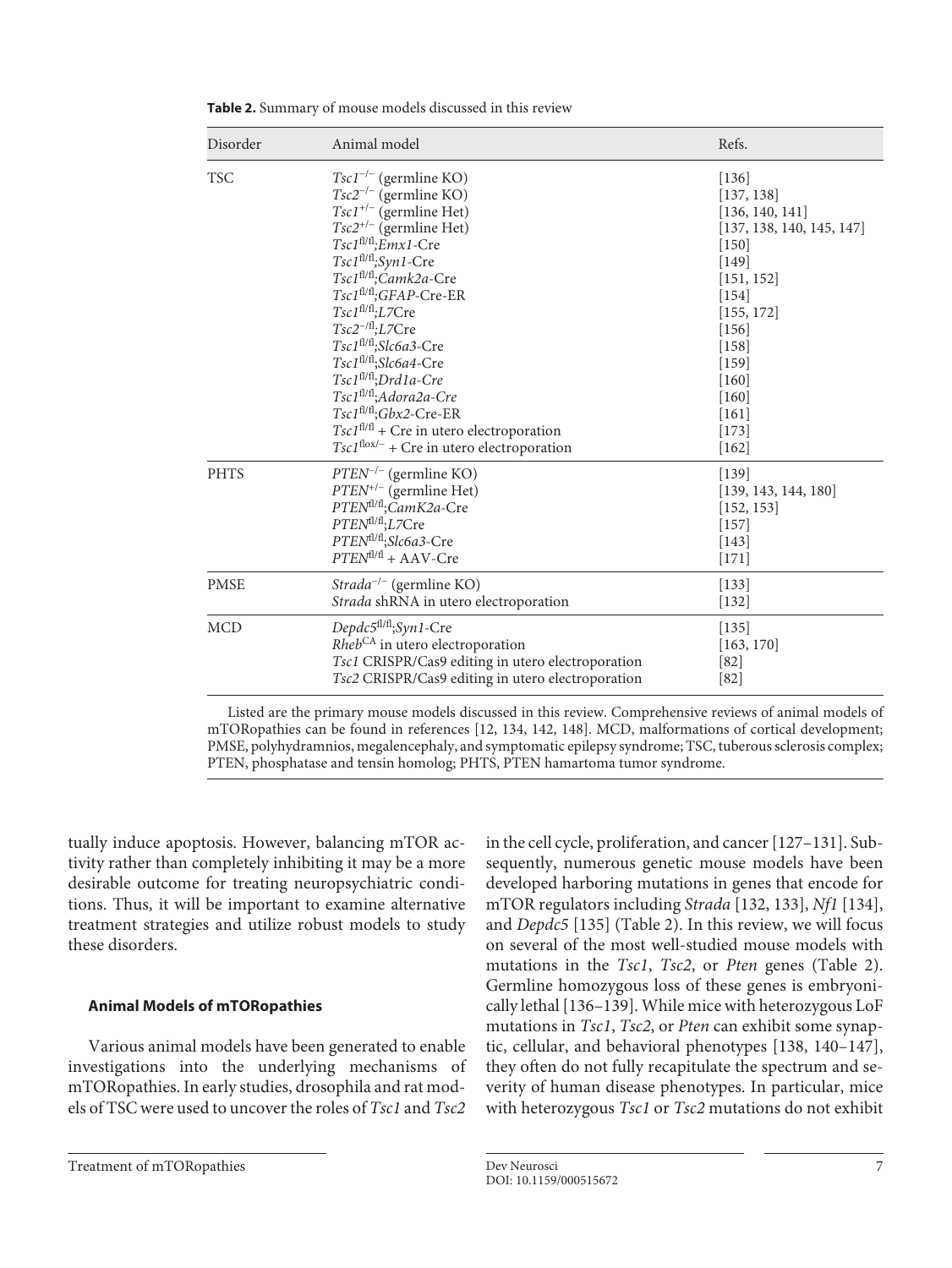robust mTORC1 hyperactivity, cortical malformations, or significant spontaneous seizures.

<span id="page-7-1"></span><span id="page-7-0"></span>The use of Cre-dependent conditional knockout mice avoids the confound of embryonic lethality and enables the generation of models with cell type- and developmental stage-specific mutations. Several mouse models with deletion of either *Tsc1, Tsc2*, or *Pten* in specific cell types have been generated, which recapitulate various disease phenotypes including dysmorphic neurons, astrogliosis, hypomyelination, mislamination, seizures, and behavioral alterations (as reviewed previously [[1](#page-10-0)[2](#page-10-1), [1](#page-10-0)[4](#page-10-3)[8](#page-10-7)]). In these models, the onset and severity of phenotypes depend on the developmental stage of the genetic perturbation. For example, studies of *Tsc1* conditional knockout mice (Tsc1-cKO) have shown that Cre expression driven by the *Emx1* or *Syn1* promoters, which lead to loss of Tsc1 from neurons during mid-embryogenesis, causes spontaneous seizures first observable around 2 weeks of age with premature mortality and a median survival of ∼18 and 35 days, respectively [\[1](#page-10-0)[4](#page-10-3)[9](#page-10-8), [1](#page-10-0)[50](#page-10-4)]. Loss of *Tsc1* or *Pten* from postmitotic neurons between 2 and 4 weeks of age using *Camk2a-*Cre mice results in seizures that begin later, between 5 and 10 weeks of age, with a median survival of approximately 50 days [[1](#page-10-0)[5](#page-10-4)[1–1](#page-10-0)[5](#page-10-4)[3](#page-10-2)]. This demonstrates that seizures can occur independently of early developmental alterations. A study by Zou et al. [[1](#page-10-0)[5](#page-10-4)[4\]](#page-10-3) using a tamoxifeninducible system showed that GFAP-Cre-driven Tsc1 loss at 2 weeks of age, but not at 6 weeks, was sufficient to cause seizures, signifying that the timing of the perturbation affects the phenotypic severity. These findings are important to consider when interpreting the results of therapeutic interventions in these models. For example, later onset seizures may arise from distinct cellular or circuit mechanisms and may therefore respond differently to treatment compared to early developmental seizures. In addition, studies that provide treatment prior to or at the onset of seizures (i.e., prevention) may have a better outcome than those in which treatment occurs after seizures have already begun.

<span id="page-7-5"></span><span id="page-7-4"></span><span id="page-7-3"></span><span id="page-7-2"></span>Cell type-specific disruption of mTOR regulators has revealed brain regions and cell types that may be key drivers of cognitive and behavioral deficits in TSC and PHTS. For instance, LoF mutations in *Tsc1*, *Tsc2*, or *Pten* in Purkinje cells of the cerebellum induce ASD-like phenotypes including altered sociability and cognitive inflexibility [\[1](#page-10-0)[55](#page-10-4)–[1](#page-10-0)[5](#page-10-4)[7\]](#page-10-6). Selective loss of *Tsc1* from dopaminergic (DA) neurons using *Slc6a3* (DAT)-Cre mice leads to cognitive inflexibility in a reversal learning task [[1](#page-10-0)[5](#page-10-4)[8\]](#page-10-7), while DA neuron-specific loss of *Pten* impairs social preference and novelty [[1](#page-10-0)[4](#page-10-3)[3](#page-10-2)]. Deletion of *Tsc1* from serotonergic neu<span id="page-7-7"></span><span id="page-7-6"></span>rons using *Slc6a4* (SERT)-Cre mice was also sufficient to cause ASD-like behaviors including social behavior deficits and increased repetitive behaviors [\[1](#page-10-0)[5](#page-10-4)[9](#page-10-8)]. Deletion of *Tsc1* from one of the primary targets of dopamine neurons, striatal projection neurons, results in enhanced motor routine learning, which only occurs when Tsc1 is lost from direct pathway, but not indirect pathway, striatal projection neurons [\[1](#page-10-0)[60](#page-10-5)]. In addition, deletion of *Tsc1* from thalamic neurons during mid-embryonic development leads to repetitive grooming [[1](#page-10-0)[6](#page-10-5)[1\]](#page-10-0). Notably, loss of *Tsc1* from cerebellar, DA, serotonergic, or striatal neurons can induce behavioral alternations in the absence of seizures. Therefore, distinct cell types and circuits may be responsible for the different neuropsychiatric manifestations of TSC and related disorders.

<span id="page-7-9"></span><span id="page-7-8"></span>Novel approaches have emerged to capture the focal nature of mTOR-driven cortical malformations using *in utero* electroporation in mice to induce mutations in a small population of cortical cells. In one study, Cre was electroporated at ∼E15 into the cortex of *Tsc1flox/−* mouse embryos to induce a second-hit mutation. This led to the formation of cortical heterotopic nodules with neuronal hypertrophy and abnormal migration together with decreased seizure threshold [\[1](#page-10-0)[6](#page-10-5)[2](#page-10-1)]. Similarly, Lim et al. [\[8](#page-10-7)[2\]](#page-10-1) used *in utero* electroporation to induce CRISPR/Cas9 based gene disruption of *Tsc1* or *Tsc2*. These mice exhibited spontaneous seizures, neuronal hypertrophy, and cortical mislamination. Focal, constitutive activation of Rheb in the developing mouse cortex, which results in robust mTORC1 hyperactivity, has also been shown to result in neuronal hypertrophy, misplacement, and spontaneous seizures [\[1](#page-10-0)[6](#page-10-5)[3\]](#page-10-2).

<span id="page-7-11"></span><span id="page-7-10"></span>As a complement to these animal models, human stem cell-based models of TSC and other mTORopathies have emerged over recent years due to advances in human stem cell and genome engineering [\[1](#page-10-0)[6](#page-10-5)[4](#page-10-3)[–1](#page-10-0)[6](#page-10-5)[8](#page-10-7)]. These systems can capture human- or patient-specific aspects of cell biology, genetics, and brain development and thus provide an important complement to mouse models. Together, animal and human cellular models of mTORopathies provide a platform from which key outstanding questions are investigated, in particular (1) what is the neurodevelopmental impact of mutations in mTOR regulators? (2) What are the molecular, cellular, and circuit mechanisms that drive pathophysiology? (3) Which brain regions and cell types are responsible for different disease manifestations? (4) What is the best therapeutic approach to maximize improvement and minimize side effects?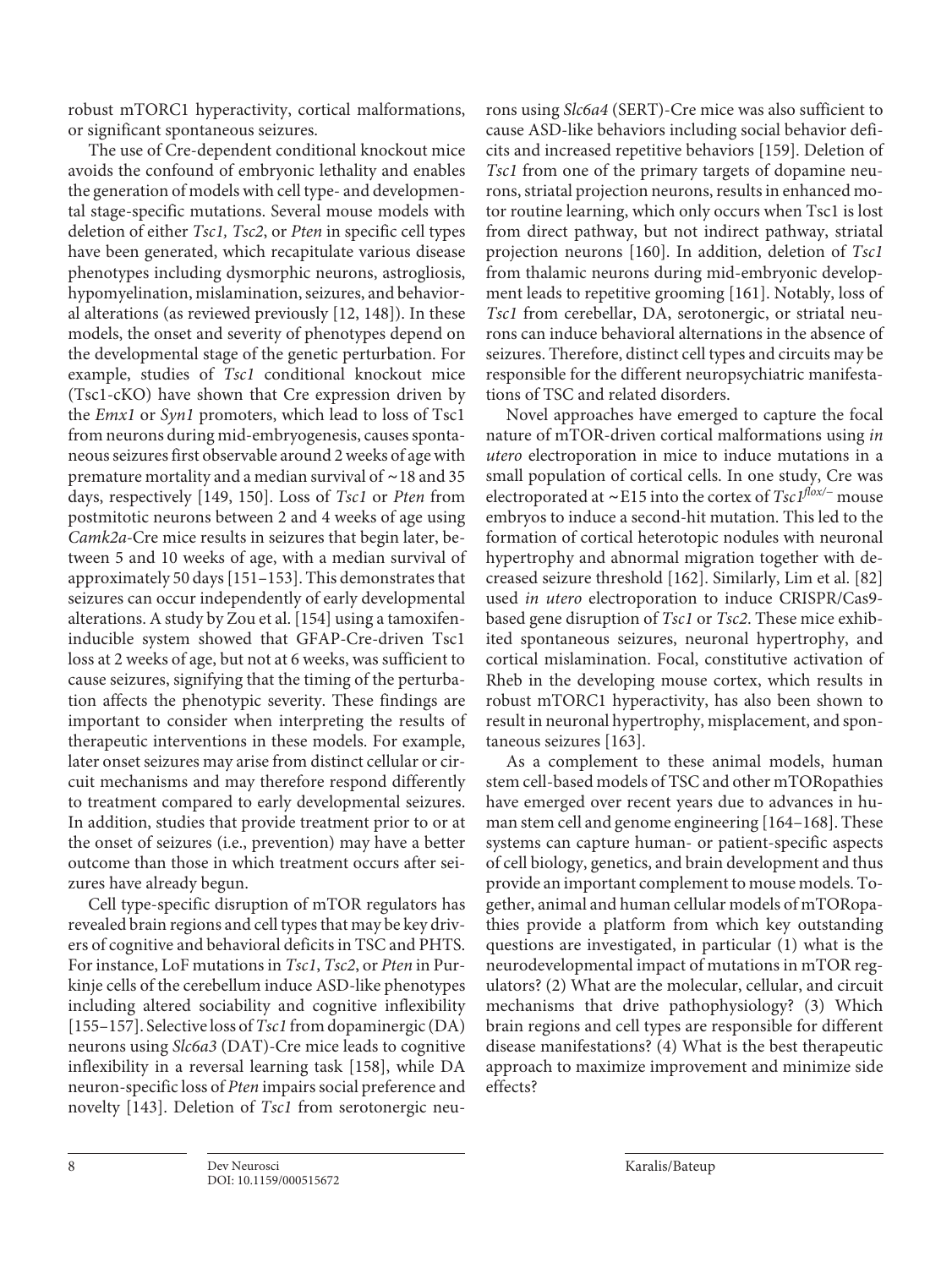#### **Drug-Based Therapies in Animal Models**

<span id="page-8-1"></span><span id="page-8-0"></span>There is a large literature examining the effects of rapalogs in animal models of mTOR-related disorders. These studies have revealed a range of possible outcomes including full reversal of neuropsychiatric phenotypes even after they have been established, prevention of phenotypes by presymptomatic mTOR inhibition, rescue within certain critical treatment windows, or a lack of response to rapalog treatment. One of the first studies to show efficacy of rapalogs in treating brain phenotypes was in a conditional mouse model of TSC. Meikle et al. [\[1](#page-10-0)[6](#page-10-5)[9](#page-10-8)] showed that by administering rapamycin every other day starting at P7–P9 in *Syn1-*Cre;*Tsc1*-cKO mice, they could shift median survival from 33 to over 100 days and reverse neuronal hypertrophy and demyelination phenotypes. In subsequent work, Carson et al. [[1](#page-10-0)[5](#page-10-4)0] began rapamycin treatment at P13 in *Emx1-*Cre;*Tsc1*-cKO mice and were able to prevent premature mortality and largely reverse glial pathology. However, abnormal neuronal lamination was rapamycin-resistant. Lin et al. [[1](#page-10-0)[7](#page-10-6)0] showed that mislamination in a mouse model of hyperactive mTORC1 could, in fact, be prevented through administration of a constitutively active mutant 4E-BP1 if this occurred at the same time as the manipulation that caused mTORC1 hyperactivity. Similarly, a study examining *Pten* loss from dentate gyrus neurons showed that rapamycin could prevent but not reverse abnormal migration [\[1](#page-10-0)[7](#page-10-6)[1](#page-10-0)]. Together, these studies show that while seizures may be partly treatable with postnatal rapamycin, abnormal lamination and neuronal migration are early developmental phenotypes that may be preventable by mTORC1 suppression but cannot be reversed at later stages of development. For phenotypes such as these, it will be key to determine how much they contribute to disease manifestations and whether functional improvement can be achieved in the absence of complete rescue of these abnormalities.

<span id="page-8-3"></span><span id="page-8-2"></span>The idea of critical periods for treatment has gained attention in recent studies. Two studies led by Tsai et al. [\[1](#page-10-0)[55](#page-10-4), [1](#page-10-0)[7](#page-10-6)[2](#page-10-1)] showed that mice which lack *Tsc1* from cerebellar Purkinje cells exhibit social deficits and repetitive behaviors. The authors demonstrated that treatment starting within the first week of life could rescue both phenotypes [\[1](#page-10-0)[55](#page-10-4)]. However, treatment starting at 6 weeks of age, after the phenotypes were already established, could only reverse social behavior aberrations but not behavioral inflexibility or repetitive behaviors [[1](#page-10-0)[7](#page-10-6)[2\]](#page-10-1). Cox et al. [\[1](#page-10-0)[7](#page-10-6)[3](#page-10-2)] characterized the effects of rapamycin on dendritic arborization and spine deficits caused by embryonic *Tsc1*

deletion from cortical neurons at two different time points. In the early treatment group (P1–P7), they could rescue abnormal arborization; and with the later treatment group (P15–P27), they could reverse abnormal spine maturation [[1](#page-10-0)[7](#page-10-6)[3\]](#page-10-2). Critical periods might also exist for treatment of seizures in mTORopathies. Studies reporting the most success have either treated animals prior to symptom onset or have shown rescue in models in which the mutation occurs later in life [[1](#page-10-0)[4](#page-10-3)[8\]](#page-10-7). It is possible that early on, potentially during epileptogenesis, seizures are sensitive to rapamycin [\[1](#page-10-0)[7](#page-10-6)[4\]](#page-10-3); but once epilepsy is established, seizures are less responsive to mTOR inhibition. Together, these data suggest that it is important to identify critical periods for disease phenotypes in order to determine the optimal timing of treatment. Treatment given past the critical window may be responsible for some of the differential drug effectiveness observed in clinical studies.

<span id="page-8-6"></span><span id="page-8-5"></span>Rapalogs have been the main pharmacological approach used in animal and cell models to inhibit mTORC1 in the context of genetic mTORopathies. However, as discussed above, chronic rapamycin inhibits both mTOR complexes and may not be effective at targeting all cell types in the brain, for example, dopamine neurons [[1](#page-10-0)[5](#page-10-4)[8](#page-10-7)]. In addition, a study assessing the effect of prenatal rapamycin treatment in wild-type animals showed that a single dose at embryonic day 16 resulted in adverse effects including motor abnormalities and increased anxiety that persisted in adulthood [[1](#page-10-0)[7](#page-10-6)[5](#page-10-4)]. Thus, strong and nonspecific suppression of mTOR activity, particularly in the developing brain, may not be an optimal therapeutic approach. Further work is needed to understand the basic biology of the two mTOR complexes, especially in neurons, the contribution of each complex to specific disease endophenotypes, and whether selective targeting of one complex will yield improved treatment with fewer side effects.

## **Genetic Approaches to Manipulate mTORC1 and mTORC2 in Disease Models**

<span id="page-8-7"></span>Several studies have attempted to selectively manipulate mTORC1 or mTORC2 in the mouse brain by disrupting their specific components, Raptor or Rictor, respectively. Such studies have revealed that while the two complexes share some common functions such as regulation of somatodendritic morphology [[1](#page-10-0)[7](#page-10-6)[6\]](#page-10-5), they also have distinct functions and differentially impact a range of processes from neural development to synaptic transmis-

<span id="page-8-4"></span>Treatment of mTORopathies Dev Neurosci Dev Neurosci 9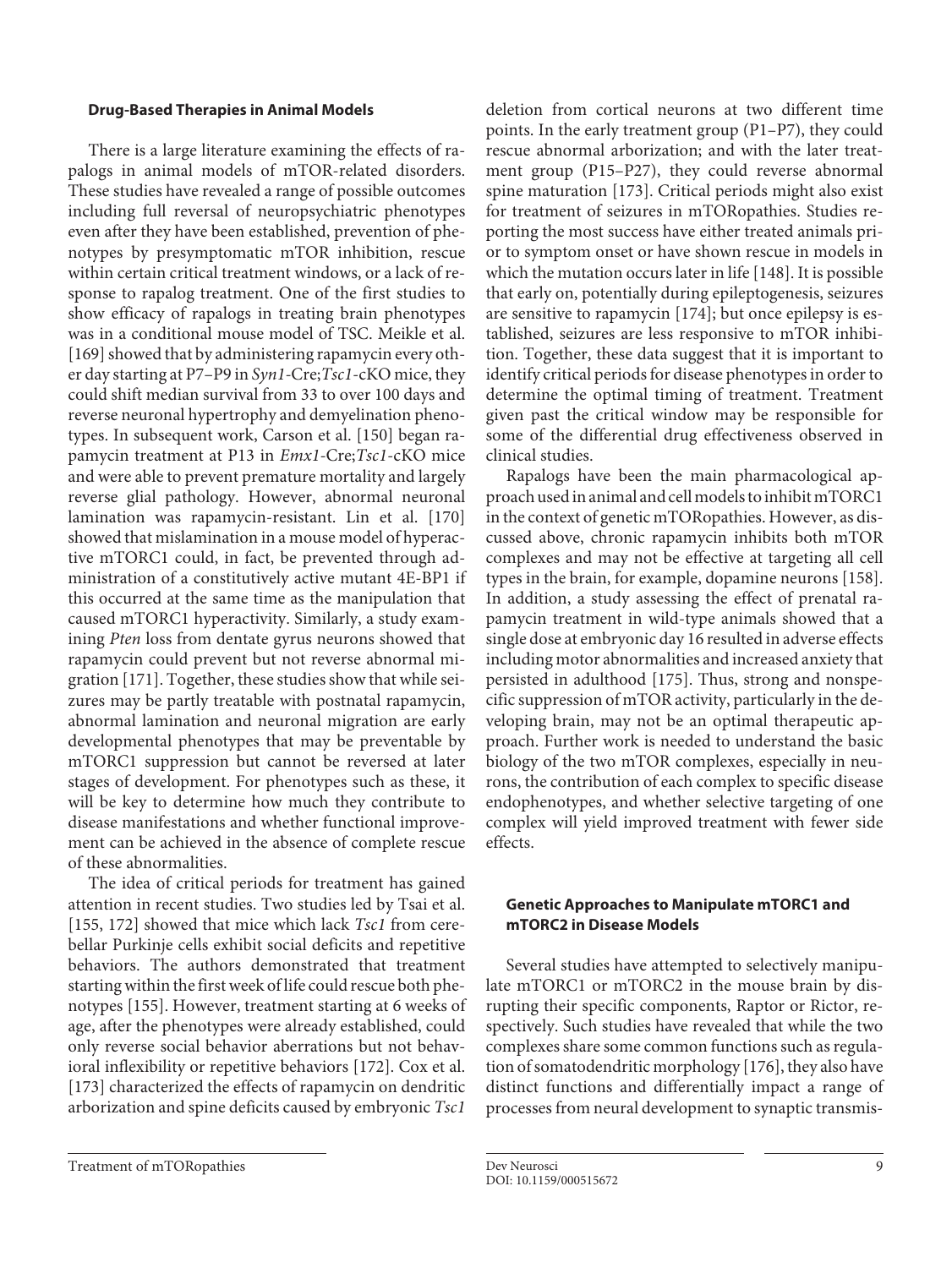<span id="page-9-0"></span>sion to behavior [\[1](#page-10-0)[77](#page-10-6)–[1](#page-10-0)[7](#page-10-6)[9\]](#page-10-8). The distinct contributions of the two mTOR complexes to neural development and function suggest that therapeutic approaches for modifying disease phenotypes may benefit from an ability to control each complex independently and in a temporally precise manner.

<span id="page-9-1"></span>Recent studies have begun disentangling the contribution of mTORC1 and mTORC2 to disease phenotypes in genetic mouse models of mTORopathies. Huang et al. [\[1](#page-10-0)[80](#page-10-7)] crossed germline *Pten+/−* mice with mice that had heterozygous loss of *Rptor* from forebrain neurons (*Emx1-*Cre; *Rptorfl/+*). *Pten+/−* mice exhibited neuronal hypertrophy in cortical layer V and a deficit in social approach behavior. Partial downregulation of mTORC1 in *Pten<sup>+/−</sup>* mice was sufficient to correct both neuronal hypertrophy and social deficits [\[1](#page-10-0)[80](#page-10-7)]. Chen et al. [\[1](#page-10-0)[5](#page-10-4)[3\]](#page-10-2) used *CamK2a-*Cre mice to induce loss of *Pten* in postmitotic forebrain neurons. *Pten*-cKO animals exhibited hyperactivity of both mTORC1 and mTORC2 signaling, macrocephaly, seizures, premature mortality, and behavioral abnormalities. Concomitant deletion of *Rictor* in *Pten*cKO mice prolonged their lifespan by approximately 2-fold (i.e., median survival shifted from ∼50 to ∼110 days postnatal) but did not completely prevent premature mortality as all mice died between ∼P90 and P130. In this study, mTORC2 downregulation also prevented seizures and corrected behavioral abnormalities. Postnatal intracerebroventricular injection with an antisense oligonucleotide targeting *Rictor* at 4 weeks of age was sufficient to improve seizures and behavioral deficits in *Pten*-cKO mice. *Rptor* deletion in *Pten-*cKO mice normalized brain size; however, surprisingly, neither seizures nor behavioral impairments were improved, and the median survival was only modestly increased by a few days [\[1](#page-10-0)[5](#page-10-4)[3\]](#page-10-2). These studies show that both mTORC1 and mTORC2 complexes contribute to *Pten*-related pathology in mice. One discrepancy between the ability to prevent behavioral phenotypes with Raptor (Huang et al. [\[1](#page-10-0)[80](#page-10-7)]) or Rictor (Chen et al. [\[1](#page-10-0)[5](#page-10-4)[3\]](#page-10-2)) manipulation might be because Huang et al. [\[1](#page-10-0)[80](#page-10-7)] used constitutive *Pten*+/− animals, while Chen et al. [[1](#page-10-0)[5](#page-10-4)[3](#page-10-2)] studied homozygous loss of *Pten* from postnatal forebrain neurons. It would be interesting to investigate whether embryonic *Pten* haploinsufficiency can also be rescued via manipulation of mTORC2.

While TSC phenotypes tend to be ascribed to mTORC1 hyperactivity, the studies in *Pten* mouse models suggest that there could be a potential contribution of mTORC2. It should be noted, however, that while Akt signaling is elevated in response to *Pten* loss, phosphorylation of Akt at the mTORC2 site (Ser473) is consistently reduced in

the context of *Tsc1* or *Tsc2* mutations [[1](#page-10-0)[6](#page-10-5)[4](#page-10-3), [1](#page-10-0)[8](#page-10-7)[1\]](#page-10-0). The contribution of mTORC1 and mTORC2 signaling to the neuropsychiatric presentations of TSC has not been comprehensively investigated. However, a recent study demonstrated that heterozygous loss of *Rptor* restored several TSC-related phenotypes in mice with loss of *Tsc1* from dopamine neurons (*Slc6a3-*Cre;*Tsc1-*cKO) [[1](#page-10-0)[5](#page-10-4)[8\]](#page-10-7). These mice exhibited dopamine neuron hypertrophy and impaired striatal dopamine release that led to deficits in cognitive flexibility. Concomitant heterozygous loss of *Rptor*, while not sufficient to prevent somatic hypertrophy, significantly improved striatal dopamine release and prevented cognitive inflexibility. Notably, the authors showed that homozygous deletion of *Rptor* in *Tsc1*-cKO dopamine neurons caused neuronal hypotrophy and was not able to improve dopamine release deficits [[1](#page-10-0)[5](#page-10-4)[8\]](#page-10-7). This demonstrates that complete suppression of mTORC1 can be just as detrimental to neuronal function as mTORC1 hyperactivation. These findings underscore the idea that rebalancing rather than completely suppressing mTORC1 signaling may be a preferable therapeutic approach for mTOR-related brain disorders.

The importance of considering tissue- and mTOR complex-selectivity of therapeutic approaches was signified by two studies conducted in a mouse model of fragile X syndrome (*Fmr1*-KO), which exhibits mTORC1 hyperactivity [[1](#page-10-0)[8](#page-10-7)[2\]](#page-10-1). Yan et al. [\[1](#page-10-0)[8](#page-10-7)[3\]](#page-10-2) selectively downregulated mTORC1 by injecting shRNA targeting *Rptor* directly into the hippocampal CA1 region of *Fmr1*-KO mice, rescuing, in part, aberrant spine morphology, synaptic function, and memory deficits. In contrast, a different study showed that orally administered rapamycin in *Fmr1*-KO mice did not reverse behavioral deficits and had adverse effects on social behavior and sleep in both control and *Fmr1*-KO mice [[1](#page-10-0)[8](#page-10-7)[4\]](#page-10-3). These studies suggest that selective manipulation of a specific mTOR complex within a targeted brain region, as opposed to systemic nonspecific inhibition, might be a more beneficial strategy for the treatment of disorders with altered mTOR signaling.

## **Conclusions**

While the mTOR pathway has been extensively studied in many systems, it remains enigmatic due to its significant complexity and breadth of actions. Research using *in vitro* and *in vivo* models has revealed a multitude of upstream regulators and downstream targets and shown that these can vary significantly based on cell type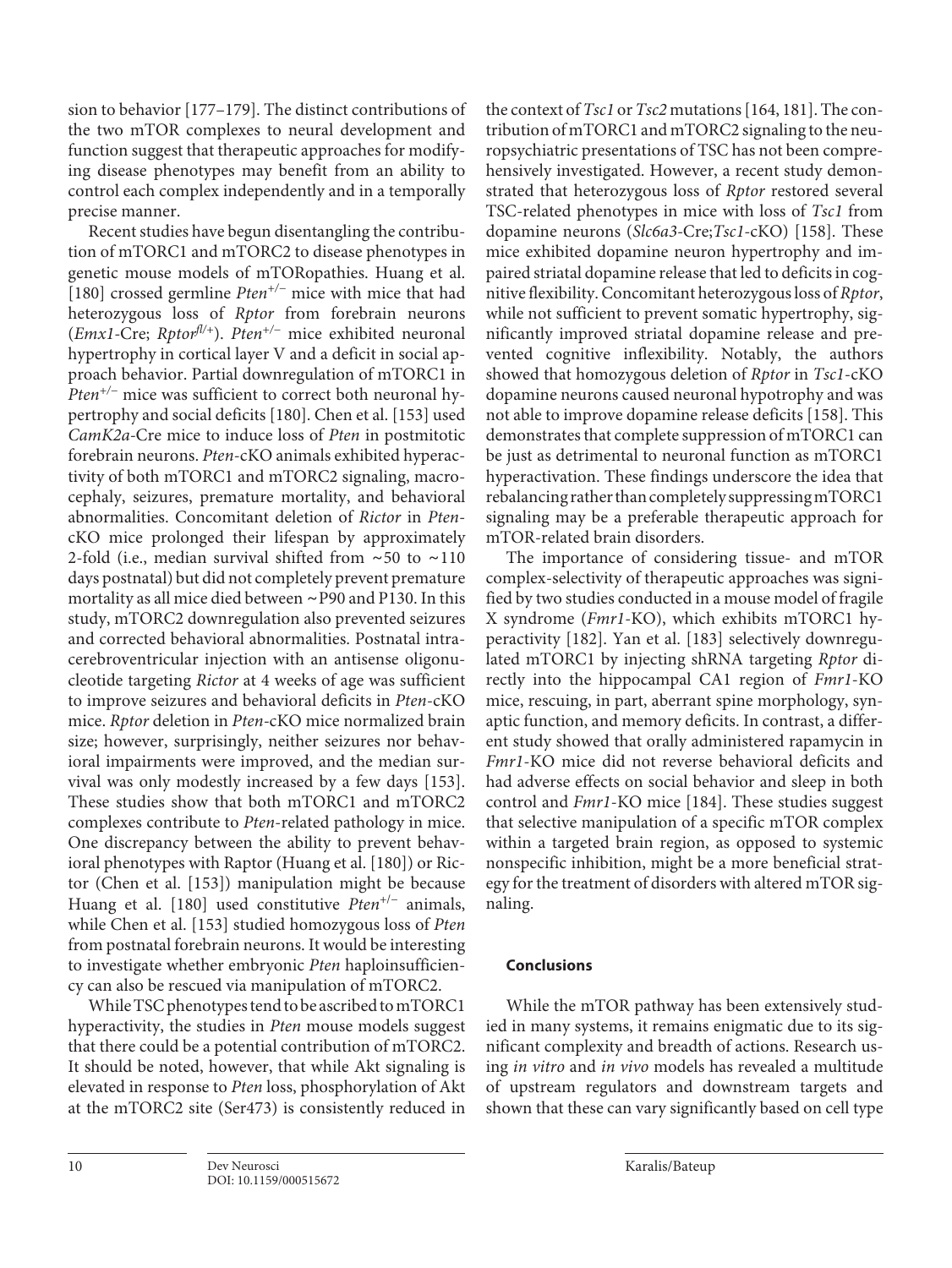and developmental stage. Given this complexity, it is not surprising that results from treatment with rapamycin and its analogs have had mixed success. In both people and in animal models, rapalogs exhibit variability in their efficacy and side effects. While it will be interesting to see how recently developed dual-drug strategies that enable brain-specific targeting of rapalogs affect neuropathophysiology, the development of alternative therapeutic strategies is warranted. One exciting approach currently under development is gene therapy [[1](#page-10-0)[8](#page-10-7)[5\]](#page-10-4). While this has traditionally meant the delivery of a gene that is lacking via a virus-based carrier, it has expanded to include approaches such as antisense oligonucleotides and CRISPR/ Cas9-based systems, including those that modify gene expression without altering the genome sequence [[1](#page-10-0)[8](#page-10-7)[6,](#page-10-5) [1](#page-10-0)[8](#page-10-7)[7](#page-10-6)]. Although there are still limitations and barriers to the wide-spread implementation of these technologies, gene-based therapies offer potential advantages of selective brain region- and cell type-targeting [\[1](#page-10-0)[88,](#page-10-7) [1](#page-10-0)[8](#page-10-7)[9\]](#page-10-8).

In summary, building off the initial success of rapalogs as therapeutic treatments for mTORopathies, new insights into the basic biology of the mTOR complexes and their functions in different neural cell types will facilitate the generation of improved treatments for mTOR-related disorders. Based on our current understanding, therapeutic strategies that (1) target the most relevant mTOR complex for disease phenotypes, (2) are given at the optimal age and stage of disease progression, (3) act on disease-relevant cellular targets with minimal off-tissue activity, and (4) rebalance signaling to physiologic levels are likely to be most successful.

## **Acknowledgements**

The authors thank the members of the Bateup Lab for helpful discussions on this topic.

## **Conflict of Interest Statement**

The authors have no conflicts of interest to declare.

#### **Funding Sources**

This work was supported by R01 NS105634 and R21 NS096415, grants from the Rennie Fund for the Study of Epilepsy, and a NARSAD Young Investigator Grant from the Brain & Behavior Research Foundation (to H.S.B.). V.K. was supported by an Elizabeth Roboz Einstein graduate fellowship and predoctoral NIH/ NIGMS training grant T32 GM7232-40. H.S.B. is a Chan Zuckerberg Biohub Investigator.

#### **Author Contributions**

The initial draft of this article was written by Vasiliki Karalis. Editing and revision was done by Helen Bateup and Vasiliki Karalis.

#### **References**

- <span id="page-10-0"></span>[1](#page-1-0) Vezina C, Kudelski A, Sehgal SN. Rapamycin (AY-22,989), a new antifungal antibiotic. I. Taxonomy of the producing streptomycete and isolation of the active principle. [J Anti](https://www.karger.com/Article/FullText/515672?ref=1#ref1)[biot](https://www.karger.com/Article/FullText/515672?ref=1#ref1). 1975 Oct;28(10):721–6.
- <span id="page-10-1"></span>[2](#page-1-1) Heitman J, Movva NR, Hall MN. Targets for cell cycle arrest by the immunosuppressant rapamycin in yeast. [Science.](https://www.karger.com/Article/FullText/515672?ref=2#ref2) 1991;253(5022): 905–9.
- <span id="page-10-2"></span>[3](#page-1-1) Koltin Y, Faucette L, Bergsma DJ, Levy MA, Cafferkey R, Koser PL, et al. Rapamycin sensitivity in Saccharomyces cerevisiae is mediated by a peptidyl-prolyl cis-trans isomerase related to human FK506-binding protein. [Mol Cell Biol](https://www.karger.com/Article/FullText/515672?ref=3#ref3). 1991;11(3):1718–23.
- <span id="page-10-3"></span>[4](#page-1-2) Sabatini DM, Erdjument-Bromage H, Lui M, Tempst P, Snyder SH. RAFT1: a mammalian protein that binds to FKBP12 in a rapamycindependent fashion and is homologous to yeast TORs. [Cell.](https://www.karger.com/Article/FullText/515672?ref=4#ref4) 1994;78(1):35–43.
- <span id="page-10-4"></span>[5](#page-1-2) Sabers CJ, Martin MM, Brunn GJ, Williams JM, Dumont FJ, Wiederrecht G, et al. Isolation of a protein target of the FKBP12-rapamycin complex in mammalian cells. [J Biol](https://www.karger.com/Article/FullText/515672?ref=5#ref5) [Chem](https://www.karger.com/Article/FullText/515672?ref=5#ref5). 1995;270(2):815–22.
- <span id="page-10-5"></span>[6](#page-1-3) Fingar DC, Richardson CJ, Tee AR, Cheatham L, Tsou C, Blenis J. mTOR controls cell cycle progression through its cell growth effectors S6K1 and 4E-BP1/eukaryotic translation initiation factor 4E. [Mol Cell Biol.](https://www.karger.com/Article/FullText/515672?ref=6#ref6) 2004; 24(1):200–16.
- <span id="page-10-6"></span>[7](#page-1-4) Sarbassov DD, Ali SM, Sabatini DM. Growing roles for the mTOR pathway. [Curr Opin Cell](https://www.karger.com/Article/FullText/515672?ref=7#ref7) [Biol.](https://www.karger.com/Article/FullText/515672?ref=7#ref7) 2005;17(6):596–603.
- <span id="page-10-7"></span>[8](#page-1-5) Fifkova E, Anderson CL, Young SJ, Van Harreveld A. Effect of anisomycin on stimulation-induced changes in dendritic spines of the dentate granule cells. [J Neurocytol.](https://www.karger.com/Article/FullText/515672?ref=8#ref8) 1982; 11(2):183–210.
- <span id="page-10-8"></span>[9](#page-1-5) Frey U, Krug M, Reymann KG, Matthies H. Anisomycin, an inhibitor of protein synthesis, blocks late phases of LTP phenomena in the hippocampal CA1 region in vitro. [Brain](https://www.karger.com/Article/FullText/515672?ref=9#ref9) [Res](https://www.karger.com/Article/FullText/515672?ref=9#ref9). 1988;452(1–2):57–65.
- [10](#page-1-6) Gingras AC, Raught B, Sonenberg N. Regulation of translation initiation by FRAP/mTOR. [Genes Dev](https://www.karger.com/Article/FullText/515672?ref=10#ref10). 2001;15(7):807–26.
- [11](#page-1-7) Tang SJ, Reis G, Kang H, Gingras AC, Sonenberg N, Schuman EM. A rapamycin-sensitive signaling pathway contributes to long-term synaptic plasticity in the hippocampus. [Proc](https://www.karger.com/Article/FullText/515672?ref=11#ref11)  [Natl Acad Sci U S A](https://www.karger.com/Article/FullText/515672?ref=11#ref11). 2002;99(1):467–72.
- [12](#page-2-0) Switon K, Kotulska K, Janusz-Kaminska A, Zmorzynska J, Jaworski J. Molecular neurobiology of mTOR. [Neuroscience.](https://www.karger.com/Article/FullText/515672?ref=12#ref12) 2017;341: 112–53.
- [13](#page-2-0) Jaworski J, Sheng M. The growing role of mTOR in neuronal development and plasticity. [Mol Neurobiol.](https://www.karger.com/Article/FullText/515672?ref=13#ref13) 2006;34(3):205–19.
- [14](#page-2-1) Lipton JO, Sahin M. The neurology of mTOR. [Neuron.](https://www.karger.com/Article/FullText/515672?ref=14#ref14) 2014;84(2):275–91.
- [15](#page-2-1) Costa-Mattioli M, Monteggia LM. mTOR complexes in neurodevelopmental and neuropsychiatric disorders. [Nat Neurosci](https://www.karger.com/Article/FullText/515672?ref=15#ref15). 2013; 16(11):1537–43.
- [16](#page-2-1) Wong M. Mammalian target of rapamycin (mTOR) pathways in neurological diseases. [Biomed J](https://www.karger.com/Article/FullText/515672?ref=16#ref16). 2013;36(2):40–50.
- [17](#page-2-2) Hara K, Maruki Y, Long X, Yoshino K, Oshiro N, Hidayat S, et al. Raptor, a binding partner of target of rapamycin (TOR), mediates TOR action. [Cell.](https://www.karger.com/Article/FullText/515672?ref=17#ref17) 2002;110(2):177–89.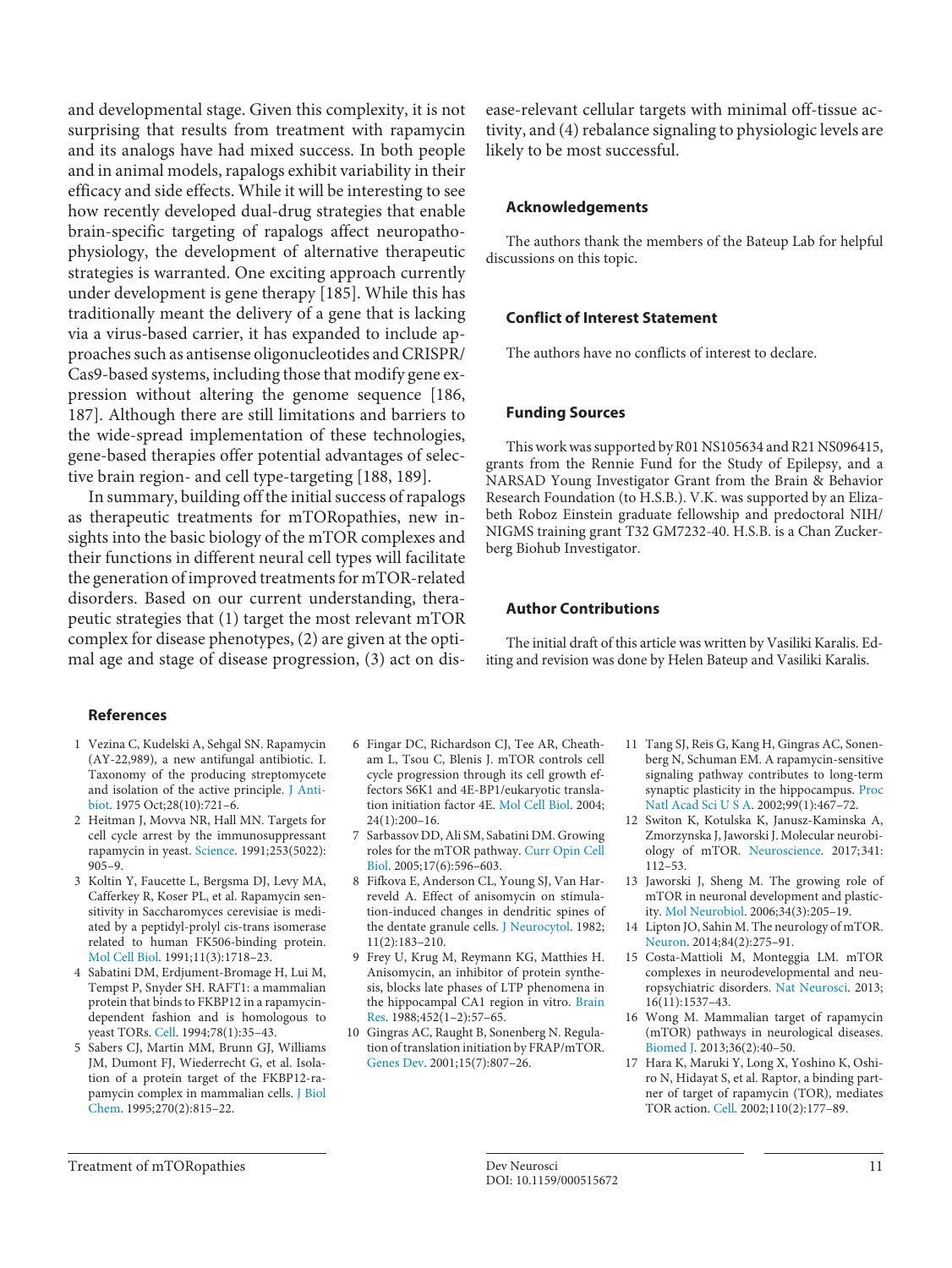- [18](#page-2-2) Kim DH, Sarbassov DD, Ali SM, King JE, Latek RR, Erdjument-Bromage H, et al. mTOR interacts with raptor to form a nutrient-sensitive complex that signals to the cell growth machinery. [Cell.](https://www.karger.com/Article/FullText/515672?ref=18#ref18) 2002;110(2):163–75.
- [19](#page-2-3) Sarbassov DD, Ali SM, Kim DH, Guertin DA, Latek RR, Erdjument-Bromage H, et al. Rictor, a novel binding partner of mTOR, defines a rapamycin-insensitive and raptor-independent pathway that regulates the cytoskeleton. [Curr Biol](https://www.karger.com/Article/FullText/515672?ref=19#ref19). 2004;14(14):1296–302.
- [20](#page-2-4) Kim DH, Sarbassov DD, Ali SM, Latek RR, Guntur KV, Erdjument-Bromage H, et al. GbetaL, a positive regulator of the rapamycinsensitive pathway required for the nutrientsensitive interaction between raptor and mTOR. [Mol Cell.](https://www.karger.com/Article/FullText/515672?ref=20#ref20) 2003;11(4):895–904.
- [21](#page-2-4) Peterson TR, Laplante M, Thoreen CC, Sancak Y, Kang SA, Kuehl WM, et al. DEPTOR is an mTOR inhibitor frequently overexpressed in multiple myeloma cells and required for their survival. [Cell.](https://www.karger.com/Article/FullText/515672?ref=21#ref21) 2009;137(5):873–86.
- [22](#page-2-4) Kaizuka T, Hara T, Oshiro N, Kikkawa U, Yonezawa K, Takehana K, et al. Tti1 and Tel2 are critical factors in mammalian target of rapamycin complex assembly. [J Biol Chem](https://www.karger.com/Article/FullText/515672?ref=22#ref22). 2010;285(26):20109–16.
- [23](#page-2-5) Sancak Y, Thoreen CC, Peterson TR, Lindquist RA, Kang SA, Spooner E, et al. PRAS40 is an insulin-regulated inhibitor of the mTORC1 protein kinase. [Mol Cell](https://www.karger.com/Article/FullText/515672?ref=23#ref23). 2007; 25(6):903–15.
- [24](#page-2-6) Frias MA, Thoreen CC, Jaffe JD, Schroder W, Sculley T, Carr SA, et al. mSin1 is necessary for Akt/PKB phosphorylation, and its isoforms define three distinct mTORC2s. [Curr](https://www.karger.com/Article/FullText/515672?ref=24#ref24) [Biol.](https://www.karger.com/Article/FullText/515672?ref=24#ref24) 2006;16(18):1865–70.
- [25](#page-2-6) Pearce LR, Huang X, Boudeau J, Pawłowski R, Wullschleger S, Deak M, et al. Identification of Protor as a novel Rictor-binding component of mTOR complex-2. [Biochem J.](https://www.karger.com/Article/FullText/515672?ref=25#ref25) 2007; 405(3):513–22.
- [26](#page-2-7) Liu GY, Sabatini DM. mTOR at the nexus of nutrition, growth, ageing and disease. [Nat Rev](https://www.karger.com/Article/FullText/515672?ref=26#ref26) [Mol Cell Biol](https://www.karger.com/Article/FullText/515672?ref=26#ref26). 2020;21(4):183–203.
- [27](#page-2-8) Crino PB. Focal brain malformations: seizures, signaling, sequencing. [Epilepsia](https://www.karger.com/Article/FullText/515672?ref=27#ref27). 2009; 50(Suppl 9):3–8.
- [28](#page-2-8) Crino PB. mTOR: a pathogenic signaling pathway in developmental brain malformations. [Trends Mol Med.](https://www.karger.com/Article/FullText/515672?ref=28#ref28) 2011;17(12):734–42.
- [29](#page-2-9) Crino PB. The mTOR signalling cascade: paving new roads to cure neurological disease. [Nat Rev Neurol](https://www.karger.com/Article/FullText/515672?ref=29#ref29). 2016;12(7):379–92.
- [30](#page-2-10) van Slegtenhorst M, de Hoogt R, Hermans C, Nellist M, Janssen B, Verhoef S, et al. Identification of the tuberous sclerosis gene TSC1 on chromosome 9q34. [Science.](https://www.karger.com/Article/FullText/515672?ref=30#ref30) 1997; 277(5327):805–8.
- [31](#page-2-10) European Chromosome 16 Tuberous Sclerosis Consortium. Identification and characterization of the tuberous sclerosis gene on chromosome 16. [Cell](https://www.karger.com/Article/FullText/515672?ref=31#ref31). 1993;75(7):1305–15.
- [32](#page-2-11) Nakashima A, Yoshino K, Miyamoto T, Eguchi S, Oshiro N, Kikkawa U, et al. Identification of TBC7 having TBC domain as a novel binding protein to TSC1-TSC2 com-

plex. [Biochem Biophys Res Commun](https://www.karger.com/Article/FullText/515672?ref=32#ref32). 2007; 361(1):218–23.

- [33](#page-2-11) Dibble CC, Elis W, Menon S, Qin W, Klekota J, Asara JM, et al. TBC1D7 is a third subunit of the TSC1-TSC2 complex upstream of mTORC1. [Mol Cell.](https://www.karger.com/Article/FullText/515672?ref=33#ref33) 2012;47(4):535–46.
- [34](#page-2-11) Garami A, Zwartkruis FJ, Nobukuni T, Joaquin M, Roccio M, Stocker H, et al. Insulin activation of Rheb, a mediator of mTOR/ S6K/4E-BP signaling, is inhibited by TSC1 and 2. [Mol Cell](https://www.karger.com/Article/FullText/515672?ref=34#ref34). 2003;11(6):1457–66.
- [35](#page-2-12) Tee AR, Manning BD, Roux PP, Cantley LC, Blenis J. Tuberous sclerosis complex gene products, Tuberin and Hamartin, control mTOR signaling by acting as a GTPase-activating protein complex toward Rheb. [Curr](https://www.karger.com/Article/FullText/515672?ref=35#ref35) [Biol.](https://www.karger.com/Article/FullText/515672?ref=35#ref35) 2003;13(15):1259–68.
- [36](#page-2-13) Mizuguchi M, Takashima S. Neuropathology of tuberous sclerosis. [Brain Dev.](https://www.karger.com/Article/FullText/515672?ref=36#ref36) 2001;23(7): 508–15.
- [37](#page-2-14) Ertan G, Arulrajah S, Tekes A, Jordan L, Huisman TA. Cerebellar abnormality in children and young adults with tuberous sclerosis complex: MR and diffusion weighted imaging findings. [J Neuroradiol.](https://www.karger.com/Article/FullText/515672?ref=37#ref37) 2010;37(4):231–8.
- [38](#page-2-14) Curatolo P, Moavero R, de Vries PJ. Neurological and neuropsychiatric aspects of tuberous sclerosis complex. [Lancet Neurol.](https://www.karger.com/Article/FullText/515672?ref=38#ref38) 2015; 14(7):733–45.
- [39](#page-2-15) Ma TS, Elliott RE, Ruppe V, Devinsky O, Kuzniecky R, Weiner HL, et al. Electrocorticographic evidence of perituberal cortex epileptogenicity in tuberous sclerosis complex. [J](https://www.karger.com/Article/FullText/515672?ref=39#ref39) [Neurosurg Pediatr](https://www.karger.com/Article/FullText/515672?ref=39#ref39). 2012;10(5):376–82.
- [40](#page-2-15) Sosunov AA, McGovern RA, Mikell CB, Wu X, Coughlin DG, Crino PB, et al. Epileptogenic but MRI-normal perituberal tissue in Tuberous Sclerosis Complex contains tuber-specific abnormalities. [Acta Neuropathol Com](https://www.karger.com/Article/FullText/515672?ref=40#ref40)[mun](https://www.karger.com/Article/FullText/515672?ref=40#ref40). 2015;3:17.
- [41](#page-2-16) Grayson LE, Peters JM, McPherson T, Krueger DA, Sahin M, Wu JY, et al. Pilot study of neurodevelopmental impact of early epilepsy surgery in tuberous sclerosis complex. [Pediatr Neurol](https://www.karger.com/Article/FullText/515672?ref=41#ref41). 2020;109:39–46.
- [42](#page-2-17) Northrup H, Krueger DA; International Tuberous Sclerosis Complex Consensus Group. Tuberous sclerosis complex diagnostic criteria update: recommendations of the 2012 Iinternational Tuberous Sclerosis Complex Consensus Conference. [Pediatr Neurol](https://www.karger.com/Article/FullText/515672?ref=42#ref42). 2013; 49(4):243–54.
- [43](#page-3-0) Magri L, Galli R. mTOR signaling in neural stem cells: from basic biology to disease. [Cell](https://www.karger.com/Article/FullText/515672?ref=43#ref43) [Mol Life Sci](https://www.karger.com/Article/FullText/515672?ref=43#ref43). 2013;70(16):2887–98.
- [44](#page-3-1) Henske EP, Scheithauer BW, Short MP, Wollmann R, Nahmias J, Hornigold N, et al. Allelic loss is frequent in tuberous sclerosis kidney lesions but rare in brain lesions. [Am J](https://www.karger.com/Article/FullText/515672?ref=44#ref44) [Hum Genet.](https://www.karger.com/Article/FullText/515672?ref=44#ref44) 1996;59(2):400–6.
- [45](#page-3-1) Sepp T, Yates JR, Green AJ. Loss of heterozygosity in tuberous sclerosis hamartomas. [J](https://www.karger.com/Article/FullText/515672?ref=45#ref45) [Med Genet.](https://www.karger.com/Article/FullText/515672?ref=45#ref45) 1996;33(11):962–4.
- [46](#page-3-1) Au KS, Hebert AA, Roach ES, Northrup H. Complete inactivation of the TSC2 gene leads to formation of hamartomas. [Am J Hum Gen](https://www.karger.com/Article/FullText/515672?ref=46#ref46)[et.](https://www.karger.com/Article/FullText/515672?ref=46#ref46) 1999;65(6):1790–5.
- [47](#page-3-2) Crino PB, Aronica E, Baltuch G, Nathanson KL. Biallelic TSC gene inactivation in tuberous sclerosis complex. [Neurology](https://www.karger.com/Article/FullText/515672?ref=47#ref47). 2010; 74(21):1716–23.
- [48](#page-3-2) Qin W, Chan JA, Vinters HV, Mathern GW, Franz DN, Taillon BE, et al. Analysis of TSC cortical tubers by deep sequencing of TSC1, TSC2 and KRAS demonstrates that small second-hit mutations in these genes are rare events. [Brain Pathol](https://www.karger.com/Article/FullText/515672?ref=48#ref48). 2010;  $20(6) \cdot 1096 - 105$
- [49](#page-3-2) Martin KR, Zhou W, Bowman MJ, Shih J, Au KS, Dittenhafer-Reed KE, et al. The genomic landscape of tuberous sclerosis complex. [Nat](https://www.karger.com/Article/FullText/515672?ref=49#ref49)  [Commun](https://www.karger.com/Article/FullText/515672?ref=49#ref49). 2017;8:15816.
- [50](#page-3-2) Chan JA, Zhang H, Roberts PS, Jozwiak S, Wieslawa G, Lewin-Kowalik J, et al. Pathogenesis of tuberous sclerosis subependymal giant cell astrocytomas: biallelic inactivation of TSC1 or TSC2 leads to mTOR activation. [J Neuro](https://www.karger.com/Article/FullText/515672?ref=50#ref50)[pathol Exp Neurol](https://www.karger.com/Article/FullText/515672?ref=50#ref50). 2004;63(12):1236–42.
- [51](#page-3-3) Nabbout R, Belousova E, Benedik MP, Carter T, Cottin V, Curatolo P, et al. Epilepsy in tuberous sclerosis complex: findings from the TOSCA Study. [Epilepsia Open.](https://www.karger.com/Article/FullText/515672?ref=51#ref51) 2019;4(1):73– 84.
- [52](#page-3-3) Crino PB, Nathanson KL, Henske EP. The tuberous sclerosis complex. [N Engl J Med.](https://www.karger.com/Article/FullText/515672?ref=52#ref52) 2006; 355(13):1345–56.
- [53](#page-3-4) Curatolo P, Verdecchia M, Bombardieri R. Tuberous sclerosis complex: a review of neurological aspects. [Eur J Paediatr Neurol.](https://www.karger.com/Article/FullText/515672?ref=53#ref53) 2002;  $6(1):15-23.$
- [54](#page-3-4) Numis AL, Major P, Montenegro MA, Muzykewicz DA, Pulsifer MB, Thiele EA. Identification of risk factors for autism spectrum disorders in tuberous sclerosis complex. [Neurology](https://www.karger.com/Article/FullText/515672?ref=54#ref54). 2011;76(11):981–7.
- [55](#page-3-4) Chu-Shore CJ, Major P, Camposano S, Muzykewicz D, Thiele EA. The natural history of epilepsy in tuberous sclerosis complex. [Epilepsia.](https://www.karger.com/Article/FullText/515672?ref=55#ref55) 2010;51(7):1236–41.
- [56](#page-3-4) de Vries PJ, Wilde L, de Vries MC, Moavero R, Pearson DA, Curatolo P. A clinical update on tuberous sclerosis complex-associated neuropsychiatric disorders (TAND). [Am J](https://www.karger.com/Article/FullText/515672?ref=56#ref56)  [Med Genet C Semin Med Genet](https://www.karger.com/Article/FullText/515672?ref=56#ref56). 2018;178(3): 309–20.
- [57](#page-3-5) Simao G, Raybaud C, Chuang S, Go C, Snead OC, Widjaja E. Diffusion tensor imaging of commissural and projection white matter in tuberous sclerosis complex and correlation with tuber load. [AJNR Am J Neuroradiol.](https://www.karger.com/Article/FullText/515672?ref=57#ref57) 2010;31(7):1273–7.
- [58](#page-3-5) Arulrajah S, Ertan G, Jordan L, Tekes A, Khaykin E, Izbudak I, et al. Magnetic resonance imaging and diffusion-weighted imaging of normal-appearing white matter in children and young adults with tuberous sclerosis complex. [Neuroradiology.](https://www.karger.com/Article/FullText/515672?ref=58#ref58) 2009;51(11):781– 6.
- [59](#page-3-6) Capo-Chichi JM, Tcherkezian J, Hamdan FF, Décarie JC, Dobrzeniecka S, Patry L, et al. Disruption of TBC1D7, a subunit of the TSC1- TSC2 protein complex, in intellectual disability and megalencephaly. [J Med Genet.](https://www.karger.com/Article/FullText/515672?ref=59#ref59) 2013; 50(11):740–4.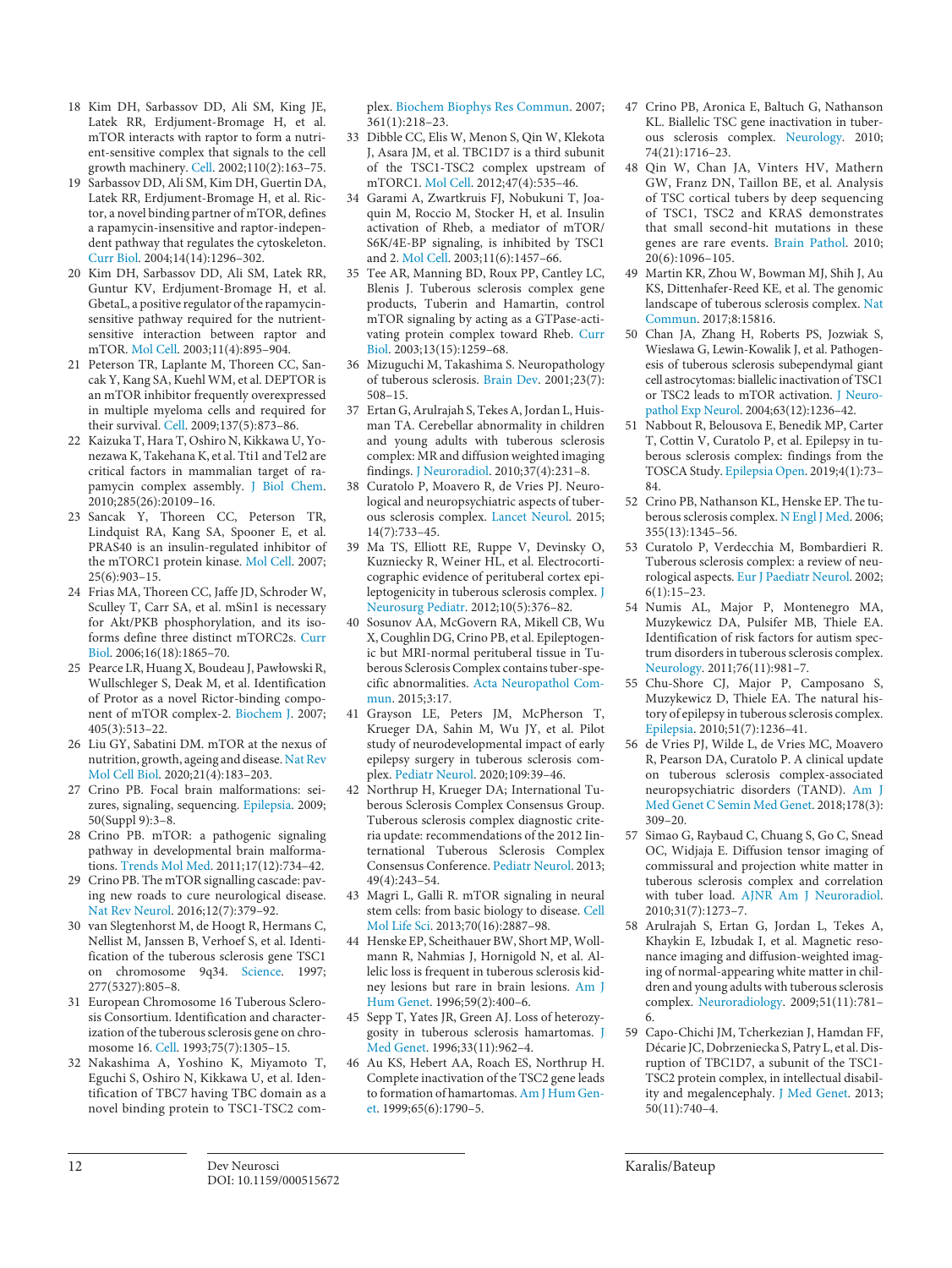- [60](#page-3-6) Alfaiz AA, Micale L, Mandriani B, Augello B, Pellico MT, Chrast J, et al. TBC1D7 mutations are associated with intellectual disability, macrocrania, patellar dislocation, and celiac disease. [Hum Mutat](https://www.karger.com/Article/FullText/515672?ref=60#ref60). 2014;35(4):447–51.
- [61](#page-3-7) Pilarski R. PTEN hamartoma tumor syndrome: a clinical overview. [Cancers.](https://www.karger.com/Article/FullText/515672?ref=61#ref61) 2019; 11(6):844.
- [62](#page-4-0) Song MS, Salmena L, Pandolfi PP. The functions and regulation of the PTEN tumour suppressor. [Nat Rev Mol Cell Biol](https://www.karger.com/Article/FullText/515672?ref=62#ref62). 2012; 13(5):283–96.
- [63](#page-4-1) Elia M, Amato C, Bottitta M, Grillo L, Calabrese G, Esposito M, et al. An atypical patient with Cowden syndrome and PTEN gene mutation presenting with cortical malformation and focal epilepsy. [Brain Dev](https://www.karger.com/Article/FullText/515672?ref=63#ref63). 2012;34(10): 873–6.
- [64](#page-4-1) Adachi T, Takigawa H, Nomura T, Watanabe Y, Kowa H. Cowden syndrome with a novel PTEN mutation presenting with partial epilepsy related to focal cortical dysplasia. [Intern](https://www.karger.com/Article/FullText/515672?ref=64#ref64) [Med](https://www.karger.com/Article/FullText/515672?ref=64#ref64). 2018;57(1):97–9.
- [65](#page-4-1) Cheung KM, Lam CW, Chan YK, Siu WK, Yong L. Atypical focal cortical dysplasia in a patient with Cowden syndrome. [Hong Kong](https://www.karger.com/Article/FullText/515672?ref=65#ref65) [Med J](https://www.karger.com/Article/FullText/515672?ref=65#ref65). 2014;20(2):165–7.
- [66](#page-4-2) Varga EA, Pastore M, Prior T, Herman GE, McBride KL. The prevalence of PTEN mutations in a clinical pediatric cohort with autism spectrum disorders, developmental delay, and macrocephaly. [Genet Med](https://www.karger.com/Article/FullText/515672?ref=66#ref66). 2009;11(2): 111–7.
- [67](#page-4-2) Satterstrom FK, Kosmicki JA, Wang J, Breen MS, De Rubeis S, An JY, et al. Large-scale exome sequencing study implicates both developmental and functional changes in the neurobiology of autism. [Cell](https://www.karger.com/Article/FullText/515672?ref=67#ref67). 2020;180(3): 568–84.e23.
- [68](#page-4-3) Pang T, Atefy R, Sheen V. Malformations of cortical development. [Neurologist.](https://www.karger.com/Article/FullText/515672?ref=68#ref68) 2008; 14(3):181–91.
- [69](#page-4-4) Blumcke I, Thom M, Aronica E, Armstrong DD, Vinters HV, Palmini A, et al. The clinicopathologic spectrum of focal cortical dysplasias: a consensus classification proposed by an ad hoc Task Force of the ILAE Diagnostic Methods Commission. [Epilepsia](https://www.karger.com/Article/FullText/515672?ref=69#ref69). 2011; 52(1):158–74.
- [70](#page-4-5) Pavone P, Praticò AD, Rizzo R, Corsello G, Ruggieri M, Parano E, et al. A clinical review on megalencephaly: a large brain as a possible sign of cerebral impairment. [Medicine.](https://www.karger.com/Article/FullText/515672?ref=70#ref70) 2017; 96(26):e6814.
- [71](#page-4-5) Mirzaa GM, Poduri A. Megalencephaly and hemimegalencephaly: breakthroughs in molecular etiology. [Am J Med Genet C Semin](https://www.karger.com/Article/FullText/515672?ref=71#ref71) [Med Genet](https://www.karger.com/Article/FullText/515672?ref=71#ref71). 2014;166C(2):156–72.
- [72](#page-4-6) Leventer RJ, Guerrini R, Dobyns WB. Malformations of cortical development and epilepsy. [Dialogues Clin Neurosci](https://www.karger.com/Article/FullText/515672?ref=72#ref72). 2008;10(1): 47–62.
- [73](#page-4-7) Desbiens R, Berkovic SF, Dubeau F, Andermann F, Laxer KD, Harvey S, et al. Lifethreatening focal status epilepticus due to occult cortical dysplasia. [Arch Neurol](https://www.karger.com/Article/FullText/515672?ref=73#ref73). 1993; 50(7):695–700.
- [74](#page-4-7) Barkovich AJ, Dobyns WB, Guerrini R. Malformations of cortical development and epilepsy. [Cold Spring Harb Perspect Med.](https://www.karger.com/Article/FullText/515672?ref=74#ref74) 2015; 5(5):a022392.
- [75](#page-4-8) Baybis M, Yu J, Lee A, Golden JA, Weiner H, McKhann G 2nd, et al. mTOR cascade activation distinguishes tubers from focal cortical dysplasia. [Ann Neurol](https://www.karger.com/Article/FullText/515672?ref=75#ref75). 2004;56(4):478–87.
- [76](#page-4-8) Miyata H, Chiang AC, Vinters HV. Insulin signaling pathways in cortical dysplasia and TSC-tubers: tissue microarray analysis. [Ann](https://www.karger.com/Article/FullText/515672?ref=76#ref76) [Neurol.](https://www.karger.com/Article/FullText/515672?ref=76#ref76) 2004;56(4):510–9.
- [77](#page-4-8) Ljungberg MC, Bhattacharjee MB, Lu Y, Armstrong DL, Yoshor D, Swann JW, et al. Activation of mammalian target of rapamycin in cytomegalic neurons of human cortical dysplasia. [Ann Neurol](https://www.karger.com/Article/FullText/515672?ref=77#ref77). 2006;60(4):420–9.
- [78](#page-4-8) Aronica E, Boer K, Baybis M, Yu J, Crino P. Coexpression of cyclin D1 and phosphorylated ribosomal S6 proteins in hemimegalencephaly. [Acta Neuropathol](https://www.karger.com/Article/FullText/515672?ref=78#ref78). 2007;114(3):287–93.
- [79](#page-4-9) Jansen LA, Mirzaa GM, Ishak GE, O'Roak BJ, Hiatt JB, Roden WH, et al. PI3K/AKT pathway mutations cause a spectrum of brain malformations from megalencephaly to focal cortical dysplasia. [Brain.](https://www.karger.com/Article/FullText/515672?ref=79#ref79) 2015;138(Pt 6):1613– 28.
- [80](#page-4-9) Zhao S, Li Z, Zhang M, Zhang L, Zheng H, Ning J, et al. A brain somatic RHEB doublet mutation causes focal cortical dysplasia type II. [Exp Mol Med](https://www.karger.com/Article/FullText/515672?ref=80#ref80). 2019;51(7):1.
- [81](#page-4-9) Lim JS, Kim WI, Kang HC, Kim SH, Park AH, Park EK, et al. Brain somatic mutations in MTOR cause focal cortical dysplasia type II leading to intractable epilepsy. [Nat Med.](https://www.karger.com/Article/FullText/515672?ref=81#ref81) 2015;21(4):395–400.
- [82](#page-4-9) Lim JS, Gopalappa R, Kim SH, Ramakrishna S, Lee M, Kim WI, et al. Somatic mutations in TSC1 and TSC2 cause focal cortical dysplasia. [Am J Hum Genet.](https://www.karger.com/Article/FullText/515672?ref=82#ref82) 2017;100(3):454–72.
- [83](#page-4-10) Baldassari S, Ribierre T, Marsan E, Adle-Biassette H, Ferrand-Sorbets S, Bulteau C, et al. Dissecting the genetic basis of focal cortical dysplasia: a large cohort study. [Acta Neuro](https://www.karger.com/Article/FullText/515672?ref=83#ref83)[pathol.](https://www.karger.com/Article/FullText/515672?ref=83#ref83) 2019;138(6):885–900.
- [84](#page-4-11) Bar-Peled L, Chantranupong L, Cherniack AD, Chen WW, Ottina KA, Grabiner BC, et al. A Tumor suppressor complex with GAP activity for the Rag GTPases that signal amino acid sufficiency to mTORC1. [Science.](https://www.karger.com/Article/FullText/515672?ref=84#ref84) 2013; 340(6136):1100–6.
- [85](#page-4-12) Baulac S. mTOR signaling pathway genes in focal epilepsies. [Prog Brain Res.](https://www.karger.com/Article/FullText/515672?ref=85#ref85) 2016;226:61– 79.
- [86](#page-4-12) Ribierre T, Deleuze C, Bacq A, Baldassari S, Marsan E, Chipaux M, et al. Second-hit mosaic mutation in mTORC1 repressor DEPDC5 causes focal cortical dysplasia-associated epilepsy. [J Clin Invest.](https://www.karger.com/Article/FullText/515672?ref=86#ref86) 2018;128(6): 2452–8.
- [87](#page-4-12) Iffland PH 2nd, Carson V, Bordey A, Crino PB. GATORopathies: the role of amino acid regulatory gene mutations in epilepsy and cortical malformations. [Epilepsia.](https://www.karger.com/Article/FullText/515672?ref=87#ref87) 2019; 60(11):2163–73.
- [88](#page-4-13) Hawley SA, Boudeau J, Reid JL, Mustard KJ, Udd L, Mäkelä TP, et al. Complexes between

the LKB1 tumor suppressor, STRAD alpha/ beta and MO25 alpha/beta are upstream kinases in the AMP-activated protein kinase cascade. [J Biol.](https://www.karger.com/Article/FullText/515672?ref=88#ref88) 2003;2(4):28.

- [89](#page-4-13) Lau N, Feldkamp MM, Roncari L, Loehr AH, Shannon P, Gutmann DH, et al. Loss of neurofibromin is associated with activation of RAS/MAPK and PI3-K/AKT signaling in a neurofibromatosis 1 astrocytoma. [J Neuro](https://www.karger.com/Article/FullText/515672?ref=89#ref89)[pathol Exp Neurol](https://www.karger.com/Article/FullText/515672?ref=89#ref89). 2000;59(9):759–67.
- [90](#page-4-14) Puffenberger EG, Strauss KA, Ramsey KE, Craig DW, Stephan DA, Robinson DL, et al. Polyhydramnios, megalencephaly and symptomatic epilepsy caused by a homozygous 7-kilobase deletion in LYK5. [Brain.](https://www.karger.com/Article/FullText/515672?ref=90#ref90) 2007; 130(Pt 7):1929–41.
- [91](#page-4-15) Nix JS, Blakeley J, Rodriguez FJ. An update on the central nervous system manifestations of neurofibromatosis type 1. [Acta Neuropathol.](https://www.karger.com/Article/FullText/515672?ref=91#ref91) 2020;139(4):625–41.
- [92](#page-4-16) Hoeffer CA, Sanchez E, Hagerman RJ, Mu Y, Nguyen DV, Wong H, et al. Altered mTOR signaling and enhanced CYFIP2 expression levels in subjects with fragile X syndrome. [Genes Brain Behav.](https://www.karger.com/Article/FullText/515672?ref=92#ref92) 2012;11(3):332–41.
- [93](#page-4-16) Troca-Marin JA, Casanas JJ, Benito I, Montesinos ML. The Akt-mTOR pathway in Down's syndrome: the potential use of rapamycin/rapalogs for treating cognitive deficits. [CNS Neurol Disord Drug Targets](https://www.karger.com/Article/FullText/515672?ref=93#ref93). 2014; 13(1):34–40.
- [94](#page-4-16) Tang G, Gudsnuk K, Kuo SH, Cotrina ML, Rosoklija G, Sosunov A, et al. Loss of mTORdependent macroautophagy causes autisticlike synaptic pruning deficits. [Neuron.](https://www.karger.com/Article/FullText/515672?ref=94#ref94) 2014; 83(5):1131–43.
- [95](#page-4-17) Olney NT, Alquezar C, Ramos EM, Nana AL, Fong JC, Karydas AM, et al. Linking tuberous sclerosis complex, excessive mTOR signaling, and age-related neurodegeneration: a new association between TSC1 mutation and frontotemporal dementia. [Acta Neuropathol.](https://www.karger.com/Article/FullText/515672?ref=95#ref95) 2017;134(5):813–6.
- [96](#page-4-18) Bateup HS, Denefrio CL, Johnson CA, Saulnier JL, Sabatini BL. Temporal dynamics of a homeostatic pathway controlling neural network activity. [Front Mol Neurosci.](https://www.karger.com/Article/FullText/515672?ref=96#ref96) 2013; 6:28.
- [97](#page-4-19) Komiya T, Blumenthal GM, DeChowdhury R, Fioravanti S, Ballas MS, Morris J, et al. A pilot study of sirolimus in subjects with Cowden syndrome or other syndromes characterized by germline mutations in PTEN. [Oncologist](https://www.karger.com/Article/FullText/515672?ref=97#ref97). 2019;24(12):1510–e1265.
- [98](#page-4-19) Weiss B, Widemann BC, Wolters P, Dombi E, Vinks A, Cantor A, et al. Sirolimus for progressive neurofibromatosis type 1-associated plexiform neurofibromas: a neurofibromatosis Clinical Trials Consortium phase II study. [Neuro Oncol](https://www.karger.com/Article/FullText/515672?ref=98#ref98). 2015;17(4): 596–603.
- [99](#page-4-19) Parker WE, Orlova KA, Parker WH, Birnbaum JF, Krymskaya VP, Goncharov DA, et al. Rapamycin prevents seizures after depletion of STRADA in a rare neurodevelopmental disorder. [Sci Transl Med.](https://www.karger.com/Article/FullText/515672?ref=99#ref99) 2013;5(182): 182ra53.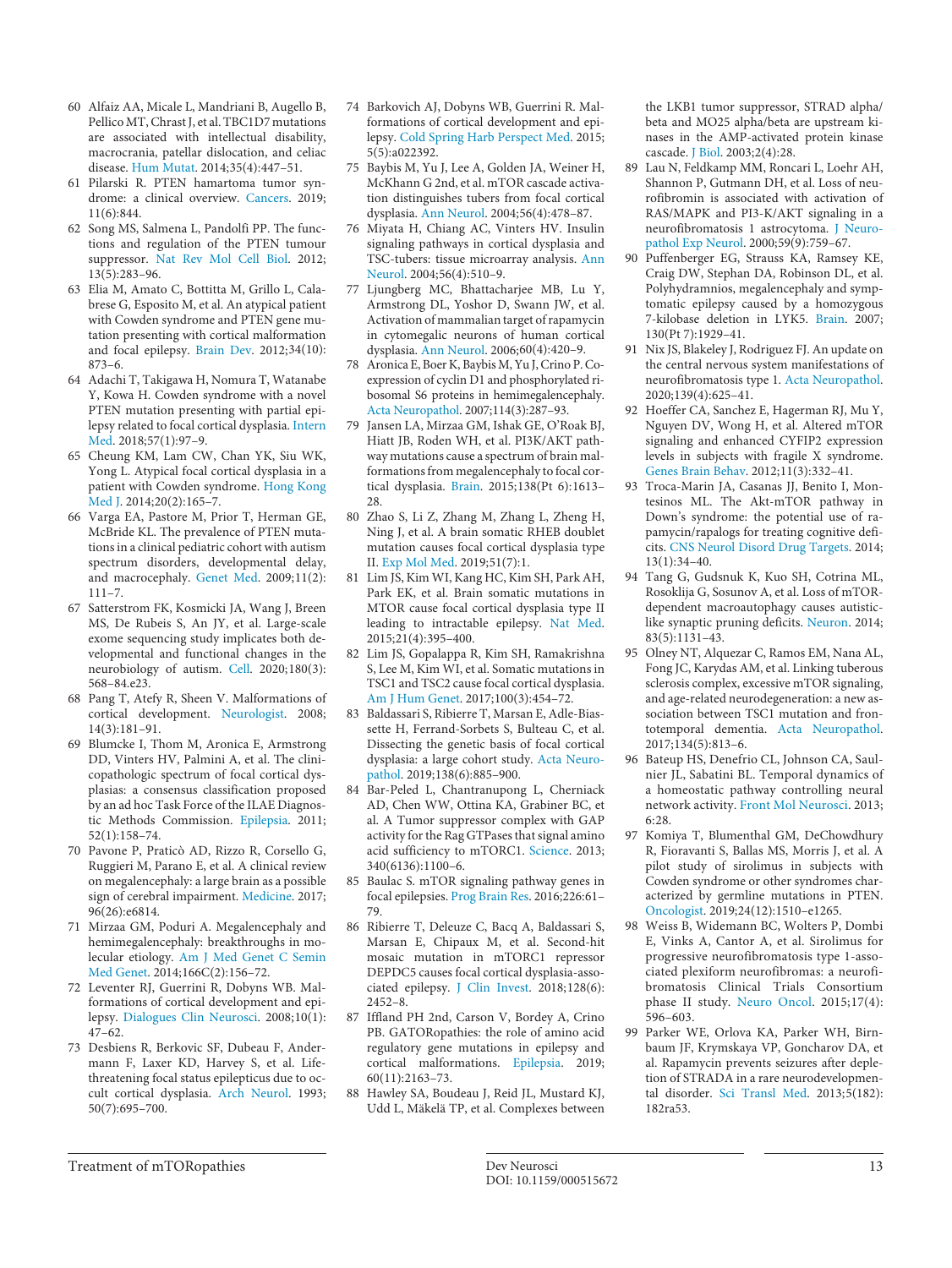- [100](#page-4-20) Choi J, Chen J, Schreiber SL, Clardy J. Structure of the FKBP12-rapamycin complex interacting with the binding domain of human FRAP. [Science.](https://www.karger.com/Article/FullText/515672?ref=100#ref100) 1996;273(5272):239–42.
- [101](#page-4-21) Franz DN, Leonard J, Tudor C, Chuck G, Care M, Sethuraman G, et al. Rapamycin causes regression of astrocytomas in tuberous sclerosis complex. [Ann Neurol.](https://www.karger.com/Article/FullText/515672?ref=101#ref101) 2006; 59(3):490–8.
- [102](#page-4-22) Franz DN, Belousova E, Sparagana S, Bebin EM, Frost M, Kuperman R, et al. Efficacy and safety of everolimus for subependymal giant cell astrocytomas associated with tuberous sclerosis complex (EXIST-1): a multicentre, randomised, placebo-controlled phase 3 trial. [Lancet.](https://www.karger.com/Article/FullText/515672?ref=102#ref102) 2013;381(9861):125–32.
- [103](#page-4-22) Krueger DA, Care MM, Agricola K, Tudor C, Mays M, Franz DN. Everolimus longterm safety and efficacy in subependymal giant cell astrocytoma. [Neurology](https://www.karger.com/Article/FullText/515672?ref=103#ref103). 2013;80(6): 574–80.
- [104](#page-4-22) Cardamone M, Flanagan D, Mowat D, Kennedy SE, Chopra M, Lawson JA. Mammalian target of rapamycin inhibitors for intractable epilepsy and subependymal giant cell astrocytomas in tuberous sclerosis complex. [J Pediatr](https://www.karger.com/Article/FullText/515672?ref=104#ref104). 2014;164(5):1195–200.
- [105](#page-4-23) French JA, Lawson JA, Yapici Z, Ikeda H, Polster T, Nabbout R, et al. Adjunctive everolimus therapy for treatment-resistant focal-onset seizures associated with tuberous sclerosis (EXIST-3): a phase 3, randomised, double-blind, placebo-controlled study. [Lancet](https://www.karger.com/Article/FullText/515672?ref=105#ref105). 2016;388(10056):2153–63.
- [106](#page-4-23) Samueli S, Abraham K, Dressler A, Gröppel G, Mühlebner-Fahrngruber A, Scholl T, et al. Efficacy and safety of Everolimus in children with TSC: associated epilepsy: pilot data from an open single-center prospective study. [Orphanet J Rare Dis](https://www.karger.com/Article/FullText/515672?ref=106#ref106). 2016;11(1):145.
- [107](#page-4-24) Overwater IE, Rietman AB, Bindels-de Heus K, Looman CW, Rizopoulos D, Sibindi TM, et al. Sirolimus for epilepsy in children with tuberous sclerosis complex: a randomized controlled trial. [Neurology.](https://www.karger.com/Article/FullText/515672?ref=107#ref107) 2016;87(10): 1011–8.
- [108](#page-4-25) Jozwiak S, Kotulska K, Domanska-Pakiela D, Lojszczyk B, Syczewska M, Chmielewski D, et al. Antiepileptic treatment before the onset of seizures reduces epilepsy severity and risk of mental retardation in infants with tuberous sclerosis complex. [Eur J Pae](https://www.karger.com/Article/FullText/515672?ref=108#ref108)[diatr Neurol.](https://www.karger.com/Article/FullText/515672?ref=108#ref108) 2011;15(5):424–31.
- [109](#page-4-25) Cusmai R, Moavero R, Bombardieri R, Vigevano F, Curatolo P. Long-term neurological outcome in children with early-onset epilepsy associated with tuberous sclerosis. [Epilepsy Behav.](https://www.karger.com/Article/FullText/515672?ref=109#ref109) 2011;22(4):735–9.
- [110](#page-4-26) Curatolo P, Verdecchia M, Bombardieri R. Vigabatrin for tuberous sclerosis complex. [Brain Dev](https://www.karger.com/Article/FullText/515672?ref=110#ref110). 2001;23(7):649–53.
- [111](#page-5-0) Krueger DA, Sadhwani A, Byars AW, de Vries PJ, Franz DN, Whittemore VH, et al. Everolimus for treatment of tuberous sclerosis complex-associated neuropsychiatric disorders. [Ann Clin Transl Neurol.](https://www.karger.com/Article/FullText/515672?ref=111#ref111) 2017; 4(12):877–87.
- [112](#page-5-1) Overwater IE, Rietman AB, Mous SE, Bindels-de Heus K, Rizopoulos D, Ten Hoopen LW, et al. A randomized controlled trial with everolimus for IQ and autism in tuberous sclerosis complex. [Neurology.](https://www.karger.com/Article/FullText/515672?ref=112#ref112) 2019;93(2): e200–9.
- [113](#page-5-2) Mizuguchi M, Ikeda H, Kagitani-Shimono K, Yoshinaga H, Suzuki Y, Aoki M, et al. Everolimus for epilepsy and autism spectrum disorder in tuberous sclerosis complex: EXIST-3 substudy in Japan. [Brain Dev.](https://www.karger.com/Article/FullText/515672?ref=113#ref113) 2019; 41(1):1–10.
- [114](#page-5-3) Thoreen CC, Sabatini DM. Rapamycin inhibits mTORC1, but not completely. [Au](https://www.karger.com/Article/FullText/515672?ref=114#ref114)[tophagy.](https://www.karger.com/Article/FullText/515672?ref=114#ref114) 2009;5(5):725–6.
- [115](#page-5-4) Choo AY, Yoon SO, Kim SG, Roux PP, Blenis J. Rapamycin differentially inhibits S6Ks and 4E-BP1 to mediate cell-type-specific repression of mRNA translation. [Proc Natl](https://www.karger.com/Article/FullText/515672?ref=115#ref115) [Acad Sci U S A.](https://www.karger.com/Article/FullText/515672?ref=115#ref115) 2008;105(45):17414–9.
- [116](#page-5-5) Sarbassov DD, Ali SM, Sengupta S, Sheen JH, Hsu PP, Bagley AF, et al. Prolonged rapamycin treatment inhibits mTORC2 as-sembly and Akt/PKB. [Mol Cell.](https://www.karger.com/Article/FullText/515672?ref=116#ref116) 2006;22(2): 159–68.
- [117](#page-5-6) Kaplan B, Qazi Y, Wellen JR. Strategies for the management of adverse events associated with mTOR inhibitors. [Transplant Rev.](https://www.karger.com/Article/FullText/515672?ref=117#ref117) 2014;28(3):126–33.
- [118](#page-5-6) Lamming DW, Ye L, Katajisto P, Goncalves MD, Saitoh M, Stevens DM, et al. Rapamycin-induced insulin resistance is mediated by mTORC2 loss and uncoupled from longevity. [Science.](https://www.karger.com/Article/FullText/515672?ref=118#ref118) 2012;335(6076):1638–43.
- [119](#page-5-6) Kleinert M, Sylow L, Fazakerley DJ, Krycer JR, Thomas KC, Oxbøll AJ, et al. Acute mTOR inhibition induces insulin resistance and alters substrate utilization in vivo. [Mol](https://www.karger.com/Article/FullText/515672?ref=119#ref119) [Metab](https://www.karger.com/Article/FullText/515672?ref=119#ref119). 2014;3(6):630–41.
- [120](#page-5-7) Arriola Apelo SI, Neuman JC, Baar EL, Syed FA, Cummings NE, Brar HK, et al. Alternative rapamycin treatment regimens mitigate the impact of rapamycin on glucose homeostasis and the immune system. [Aging Cell.](https://www.karger.com/Article/FullText/515672?ref=120#ref120) 2016;15(1):28–38.
- [121](#page-5-8) Rensing N, Han L, Wong M. Intermittent dosing of rapamycin maintains antiepileptogenic effects in a mouse model of tuberous sclerosis complex. [Epilepsia.](https://www.karger.com/Article/FullText/515672?ref=121#ref121) 2015;56(7): 1088–97.
- [122](#page-5-9) Schreiber KH, Arriola Apelo SI, Yu D, Brinkman JA, Velarde MC, Syed FA, et al. A novel rapamycin analog is highly selective for mTORC1 in vivo. [Nat Commun](https://www.karger.com/Article/FullText/515672?ref=122#ref122). 2019; 10(1):3194.
- [123](#page-5-10) Schenone S, Brullo C, Musumeci F, Radi M, Botta M. ATP-competitive inhibitors of mTOR: an update. [Curr Med Chem](https://www.karger.com/Article/FullText/515672?ref=123#ref123). 2011; 18(20):2995–3014.
- [124](#page-5-11) Mahoney SJ, Narayan S, Molz L, Berstler LA, Kang SA, Vlasuk GP, et al. A small molecule inhibitor of Rheb selectively targets mTORC1 signaling. [Nat Commun.](https://www.karger.com/Article/FullText/515672?ref=124#ref124) 2018; 9(1):548.
- [125](#page-5-12) Chung CY, Shin HR, Berdan CA, Ford B, Ward CC, Olzmann JA, et al. Covalent targeting of the vacuolar H(+)-ATPase acti-

vates autophagy via mTORC1 inhibition. [Nat Chem Biol.](https://www.karger.com/Article/FullText/515672?ref=125#ref125) 2019;15(8):776–85.

- [126](#page-5-13) Zhang Z, Fan Q, Luo X, Lou KJ, Weiss WA, Shokat KM. Brain-restricted mTOR inhibition with binary pharmacology. [bioRxiv.](https://www.karger.com/Article/FullText/515672?ref=126#ref126) 2020. https://doi.org/10.1101/ 2020.10.12.336677.
- [127](#page-6-0) Ito N, Rubin GM. gigas, a Drosophila homolog of tuberous sclerosis gene product-2, regulates the cell cycle. [Cell](https://www.karger.com/Article/FullText/515672?ref=127#ref127). 1999;96(4):529–39.
- [128](#page-6-0) Tapon N, Ito N, Dickson BJ, Treisman JE, Hariharan IK. The Drosophila tuberous sclerosis complex gene homologs restrict cell growth and cell proliferation. [Cell.](https://www.karger.com/Article/FullText/515672?ref=128#ref128) 2001;  $105(3):345-55.$
- [129](#page-6-0) Eker R, Mossige J. A dominant gene for renal adenomas in the rat. [Nature.](https://www.karger.com/Article/FullText/515672?ref=129#ref129) 1961;189(4767): 858–9.
- [130](#page-6-0) Yeung RS, Xiao GH, Jin F, Lee WC, Testa JR, Knudson AG. Predisposition to renal carcinoma in the Eker rat is determined by germline mutation of the tuberous sclerosis 2 (TSC2) gene. [Proc Natl Acad Sci U S A.](https://www.karger.com/Article/FullText/515672?ref=130#ref130) 1994; 91(24):11413–6.
- [131](#page-6-0) Hino O, Kobayashi T, Tsuchiya H, Kikuchi Y, Kobayashi E, Mitani H, et al. The predisposing gene of the Eker rat inherited cancer syndrome is tightly linked to the tuberous sclerosis (TSC2) gene. [Biochem Biophys Res](https://www.karger.com/Article/FullText/515672?ref=131#ref131)  [Commun](https://www.karger.com/Article/FullText/515672?ref=131#ref131). 1994;203(2):1302–8.
- [132](#page-6-1) Orlova KA, Parker WE, Heuer GG, Tsai V, Yoon J, Baybis M, et al. STRADalpha deficiency results in aberrant mTORC1 signaling during corticogenesis in humans and mice. [J Clin Invest.](https://www.karger.com/Article/FullText/515672?ref=132#ref132) 2010;120(5):1591–602.
- [133](#page-6-1) Dang LT, Glanowska KM, Iffland Ii PH, Barnes AE, Baybis M, Liu Y, et al. Multimodal analysis of STRADA function in brain development. [Front Cell Neurosci.](https://www.karger.com/Article/FullText/515672?ref=133#ref133) 2020;14: 122.
- [134](#page-6-2) Gutmann DH, Giovannini M. Mouse models of neurofibromatosis 1 and 2. [Neoplasia.](https://www.karger.com/Article/FullText/515672?ref=134#ref134) 2002;4(4):279–90.
- [135](#page-6-3) Yuskaitis CJ, Jones BM, Wolfson RL, Super CE, Dhamne SC, Rotenberg A, et al. A mouse model of DEPDC5-related epilepsy: neuronal loss of Depdc5 causes dysplastic and ectopic neurons, increased mTOR signaling, and seizure susceptibility. [Neurobiol](https://www.karger.com/Article/FullText/515672?ref=135#ref135)  [Dis](https://www.karger.com/Article/FullText/515672?ref=135#ref135). 2018;111:91–101.
- [136](#page-6-4) Kobayashi T, Minowa O, Sugitani Y, Takai S, Mitani H, Kobayashi E, et al. A germ-line Tsc1 mutation causes tumor development and embryonic lethality that are similar, but not identical to, those caused by Tsc2 mutation in mice. [Proc Natl Acad Sci U S A.](https://www.karger.com/Article/FullText/515672?ref=136#ref136) 2001; 98(15):8762–7.
- [137](#page-6-4) Kobayashi T, Minowa O, Kuno J, Mitani H, Hino O, Noda T. Renal carcinogenesis, hepatic hemangiomatosis, and embryonic lethality caused by a germ-line Tsc2 mutation in mice. [Cancer Res.](https://www.karger.com/Article/FullText/515672?ref=137#ref137) 1999;59(6):1206–11.
- [138](#page-6-4) Onda H, Lueck A, Marks PW, Warren HB, Kwiatkowski DJ. Tsc2(+/−) mice develop tumors in multiple sites that express gelsolin and are influenced by genetic background. [J](https://www.karger.com/Article/FullText/515672?ref=138#ref138)  [Clin Invest.](https://www.karger.com/Article/FullText/515672?ref=138#ref138) 1999;104(6):687–95.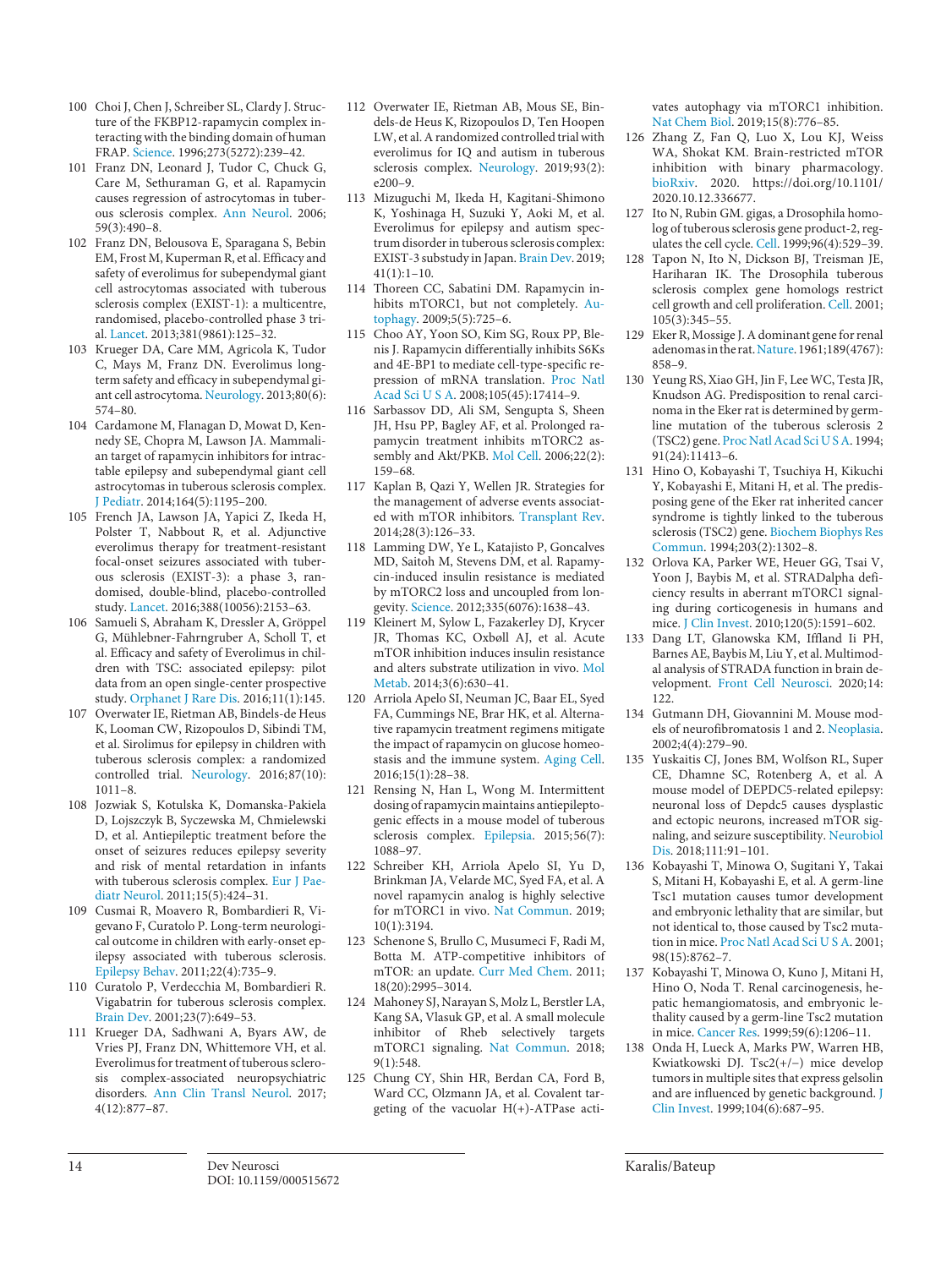- [139](#page-6-4) Di Cristofano A, Pesce B, Cordon-Cardo C, Pandolfi PP. Pten is essential for embryonic development and tumour suppression. [Nat](https://www.karger.com/Article/FullText/515672?ref=139#ref139) [Genet](https://www.karger.com/Article/FullText/515672?ref=139#ref139). 1998;19(4):348–55.
- [140](#page-6-5) Sato A, Kasai S, Kobayashi T, Takamatsu Y, Hino O, Ikeda K, et al. Rapamycin reverses impaired social interaction in mouse models of tuberous sclerosis complex. [Nat Com](https://www.karger.com/Article/FullText/515672?ref=140#ref140)[mun](https://www.karger.com/Article/FullText/515672?ref=140#ref140). 2012;3:1292.
- [141](#page-6-5) Goorden SM, van Woerden GM, van der Weerd L, Cheadle JP, Elgersma Y. Cognitive deficits in Tsc1+/- mice in the absence of cerebral lesions and seizures. [Ann Neurol](https://www.karger.com/Article/FullText/515672?ref=141#ref141). 2007;62(6):648–55.
- [142](#page-6-5) Kirschstein T. Synaptic plasticity and learning in animal models of tuberous sclerosis complex. [Neural Plast](https://www.karger.com/Article/FullText/515672?ref=142#ref142). 2012;2012:279834.
- [143](#page-6-5) Clipperton-Allen AE, Page DT. Pten haploinsufficient mice show broad brain overgrowth but selective impairments in autismrelevant behavioral tests. [Hum Mol Genet](https://www.karger.com/Article/FullText/515672?ref=143#ref143). 2014;23(13):3490–505.
- [144](#page-6-5) Li L, Liu F, Salmonsen RA, Turner TK, Litofsky NS, Di Cristofano A, et al. PTEN in neural precursor cells: regulation of migration, apoptosis, and proliferation. [Mol Cell Neu](https://www.karger.com/Article/FullText/515672?ref=144#ref144)[rosci.](https://www.karger.com/Article/FullText/515672?ref=144#ref144) 2002;20(1):21–9.
- [145](#page-6-5) Ehninger D, Han S, Shilyansky C, Zhou Y, Li W, Kwiatkowski DJ, et al. Reversal of learning deficits in a Tsc2+/− mouse model of tuberous sclerosis. [Nat Med.](https://www.karger.com/Article/FullText/515672?ref=145#ref145) 2008;14(8):843– 8.
- [146](#page-6-5) Tavazoie SF, Alvarez VA, Ridenour DA, Kwiatkowski DJ, Sabatini BL. Regulation of neuronal morphology and function by the tumor suppressors Tsc1 and Tsc2. [Nat Neu](https://www.karger.com/Article/FullText/515672?ref=146#ref146)[rosci.](https://www.karger.com/Article/FullText/515672?ref=146#ref146) 2005;8(12):1727–34.
- [147](#page-6-5) Auerbach BD, Osterweil EK, Bear MF. Mutations causing syndromic autism define an axis of synaptic pathophysiology. [Nature](https://www.karger.com/Article/FullText/515672?ref=147#ref147). 2011;480(7375):63–8.
- [148](#page-7-0) Jeong A, Wong M. Tuberous sclerosis and other mTORopathies. [Models of seizures](https://www.karger.com/Article/FullText/515672?ref=148#ref148) [and epilepsy](https://www.karger.com/Article/FullText/515672?ref=148#ref148). 2nd edn. Elsevier Inc.; 2017. p. 797–810.
- [149](#page-7-1) Meikle L, Talos DM, Onda H, Pollizzi K, Rotenberg A, Sahin M, et al. A mouse model of tuberous sclerosis: neuronal loss of Tsc1 causes dysplastic and ectopic neurons, reduced myelination, seizure activity, and limited survival. [J Neurosci.](https://www.karger.com/Article/FullText/515672?ref=149#ref149) 2007;27(21):5546– 58.
- [150](#page-7-1) Carson RP, Van Nielen DL, Winzenburger PA, Ess KC. Neuronal and glia abnormalities in Tsc1-deficient forebrain and partial rescue by rapamycin. [Neurobiol Dis.](https://www.karger.com/Article/FullText/515672?ref=150#ref150) 2012; 45(1):369–80.
- [151](#page-7-2) Bateup HS, Johnson CA, Denefrio CL, Saulnier JL, Kornacker K, Sabatini BL. Excitatory/inhibitory synaptic imbalance leads to hippocampal hyperexcitability in mouse models of tuberous sclerosis. [Neuron.](https://www.karger.com/Article/FullText/515672?ref=151#ref151) 2013; 78(3):510–22.
- [152](#page-7-2) McMahon J, Huang X, Yang J, Komatsu M, Yue Z, Qian J, et al. Impaired autophagy in neurons after disinhibition of mammalian target of rapamycin and its contribution to

epileptogenesis. [J Neurosci](https://www.karger.com/Article/FullText/515672?ref=152#ref152). 2012;32(45): 15704–14.

- [153](#page-7-2) Chen CJ, Sgritta M, Mays J, Zhou H, Lucero R, Park J, et al. Therapeutic inhibition of mTORC2 rescues the behavioral and neurophysiological abnormalities associated with Pten-deficiency. [Nat Med](https://www.karger.com/Article/FullText/515672?ref=153#ref153). 2019;25(11): 1684–90.
- [154](#page-7-3) Zou J, Zhang B, Gutmann DH, Wong M. Postnatal reduction of tuberous sclerosis complex 1 expression in astrocytes and neurons causes seizures in an age-dependent manner. [Epilepsia.](https://www.karger.com/Article/FullText/515672?ref=154#ref154) 2017;58(12):2053–63.
- [155](#page-7-4) Tsai PT, Hull C, Chu Y, Greene-Colozzi E, Sadowski AR, Leech JM, et al. Autistic-like behaviour and cerebellar dysfunction in Purkinje cell Tsc1 mutant mice. [Nature.](https://www.karger.com/Article/FullText/515672?ref=155#ref155) 2012;488(7413):647–51.
- [156](#page-7-4) Reith RM, McKenna J, Wu H, Hashmi SS, Cho SH, Dash PK, et al. Loss of Tsc2 in Purkinje cells is associated with autistic-like behavior in a mouse model of tuberous sclerosis complex. [Neurobiol Dis](https://www.karger.com/Article/FullText/515672?ref=156#ref156). 2013;51:93–103.
- [157](#page-7-4) Cupolillo D, Hoxha E, Faralli A, De Luca A, Rossi F, Tempia F, et al. Autistic-like traits and cerebellar dysfunction in Purkinje cell PTEN knock-out mice. [Neuropsychophar](https://www.karger.com/Article/FullText/515672?ref=157#ref157)[macology.](https://www.karger.com/Article/FullText/515672?ref=157#ref157) 2016;41(6):1457–66.
- Kosillo P, Doig NM, Ahmed KM, Agopyan-Miu AHCW, Wong CD, Conyers L, et al. Tsc1-mTORC1 signaling controls striatal dopamine release and cognitive flexibility. [Nat Commun](https://www.karger.com/Article/FullText/515672?ref=158#ref158). 2019;10(1):5426.
- [159](#page-7-6) McMahon JJ, Yu W, Yang J, Feng H, Helm M, McMahon E, et al. Seizure-dependent mTOR activation in 5-HT neurons promotes autism-like behaviors in mice. [Neuro](https://www.karger.com/Article/FullText/515672?ref=159#ref159)[biol Dis.](https://www.karger.com/Article/FullText/515672?ref=159#ref159) 2015;73:296–306.
- [160](#page-7-7) Benthall KN, Cording KR, Agopyan-Miu AHCW, Chen EY, Bateup HS. Loss of Tsc1 from striatal direct pathway neurons impairs endocannabinoid-LTD and enhances motor routine learning. [bioRxiv.](https://www.karger.com/Article/FullText/515672?ref=160#ref160) 2020. https: //doi.org/10.1101/2019.12.15.877126.
- [161](#page-7-8) Normand EA, Crandall SR, Thorn CA, Murphy EM, Voelcker B, Browning C, et al. Temporal and mosaic Tsc1 deletion in the developing thalamus disrupts thalamocortical circuitry, neural function, and behavior. [Neuron.](https://www.karger.com/Article/FullText/515672?ref=161#ref161) 2013;78(5):895–909.
- [162](#page-7-9) Feliciano DM, Su T, Lopez J, Platel JC, Bordey A. Single-cell Tsc1 knockout during corticogenesis generates tuber-like lesions and reduces seizure threshold in mice. [J Clin In](https://www.karger.com/Article/FullText/515672?ref=162#ref162)[vest.](https://www.karger.com/Article/FullText/515672?ref=162#ref162) 2011;121(4):1596–607.
- [163](#page-7-10) Nguyen LH, Mahadeo T, Bordey A. mTOR hyperactivity levels influence the severity of epilepsy and associated neuropathology in an experimental model of tuberous sclerosis complex and focal cortical dysplasia. [J Neu](https://www.karger.com/Article/FullText/515672?ref=163#ref163)[rosci.](https://www.karger.com/Article/FullText/515672?ref=163#ref163) 2019;39(14):2762–73.
- [164](#page-7-11) Blair JD, Hockemeyer D, Bateup HS. Genetically engineered human cortical spheroid models of tuberous sclerosis. [Nat Med](https://www.karger.com/Article/FullText/515672?ref=164#ref164). 2018; 24(10):1568–78.
- [165](#page-7-11) Blair JD, Bateup HS. New frontiers in modeling tuberous sclerosis with human stem

cell-derived neurons and brain organoids. [Dev Dyn.](https://www.karger.com/Article/FullText/515672?ref=165#ref165) 2020;249(1):46–55.

- [166](#page-7-11) Costa V, Aigner S, Vukcevic M, Sauter E, Behr K, Ebeling M, et al. mTORC1 inhibition corrects neurodevelopmental and synaptic alterations in a human stem cell model of tuberous sclerosis. [Cell Rep](https://www.karger.com/Article/FullText/515672?ref=166#ref166). 2016;15(1):86–95.
- [167](#page-7-11) Li Y, Muffat J, Omer A, Bosch I, Lancaster MA, Sur M, et al. Induction of expansion and folding in human cerebral organoids. [Cell Stem Cell.](https://www.karger.com/Article/FullText/515672?ref=167#ref167) 2017;20(3):385–96.e3.
- [168](#page-7-11) Afshar Saber W, Sahin M. Recent advances in human stem cell-based modeling of Tuberous Sclerosis Complex. [Mol Autism.](https://www.karger.com/Article/FullText/515672?ref=168#ref168) 2020;11(1):16.
- [169](#page-8-0) Meikle L, Pollizzi K, Egnor A, Kramvis I, Lane H, Sahin M, et al. Response of a neuronal model of tuberous sclerosis to mammalian target of rapamycin (mTOR) inhibitors: effects on mTORC1 and Akt signaling lead to improved survival and function. [J Neuro](https://www.karger.com/Article/FullText/515672?ref=169#ref169)[sci.](https://www.karger.com/Article/FullText/515672?ref=169#ref169) 2008;28(21):5422–32.
- [170](#page-8-1) Lin TV, Hsieh L, Kimura T, Malone TJ, Bordey A. Normalizing translation through 4E-BP prevents mTOR-driven cortical mislamination and ameliorates aberrant neuron integration. [Proc Natl Acad Sci U S A.](https://www.karger.com/Article/FullText/515672?ref=170#ref170) 2016; 113(40):11330–5.
- [171](#page-8-2) Getz SA, DeSpenza T Jr, Li M, Luikart BW. Rapamycin prevents, but does not reverse, aberrant migration in Pten knockout neurons. [Neurobiol Dis.](https://www.karger.com/Article/FullText/515672?ref=171#ref171) 2016;93:12–20.
- [172](#page-8-3) Tsai PT, Rudolph S, Guo C, Ellegood J, Gibson JM, Schaeffer SM, et al. Sensitive periods for cerebellar-mediated autistic-like behaviors. [Cell Rep](https://www.karger.com/Article/FullText/515672?ref=172#ref172). 2018;25(2):357–67.e4.
- [173](#page-8-4) Cox RL, Calderon de Anda F, Mangoubi T, Yoshii A. Multiple critical periods for rapamycin treatment to correct structural defects in Tsc-1-suppressed brain. [Front Mol](https://www.karger.com/Article/FullText/515672?ref=173#ref173)  [Neurosci](https://www.karger.com/Article/FullText/515672?ref=173#ref173). 2018;11:409.
- [174](#page-8-5) Zeng LH, Rensing NR, Wong M. The mammalian target of rapamycin signaling pathway mediates epileptogenesis in a model of temporal lobe epilepsy. [J Neurosci](https://www.karger.com/Article/FullText/515672?ref=174#ref174). 2009; 29(21):6964–72.
- [175](#page-8-6) Tsai PT, Greene-Colozzi E, Goto J, Anderl S, Kwiatkowski DJ, Sahin M. Prenatal rapamycin results in early and late behavioral abnormalities in wildtype C57BL/6 mice. [Be](https://www.karger.com/Article/FullText/515672?ref=175#ref175)[hav Genet.](https://www.karger.com/Article/FullText/515672?ref=175#ref175) 2013;43(1):51–9.
- [176](#page-8-7) Urbanska M, Gozdz A, Swiech LJ, Jaworski J. Mammalian target of rapamycin complex 1 (mTORC1) and 2 (mTORC2) control the dendritic arbor morphology of hippocampal neurons. [J Biol Chem](https://www.karger.com/Article/FullText/515672?ref=176#ref176). 2012;287(36):30240– 56.
- [177](#page-9-0) McCabe MP, Cullen ER, Barrows CM, Shore AN, Tooke KI, Laprade KA, et al. Genetic inactivation of mTORC1 or mTORC2 in neurons reveals distinct functions in glutamatergic synaptic transmission. [Elife.](https://www.karger.com/Article/FullText/515672?ref=177#ref177) 2020; 9:e51440.
- [178](#page-9-0) Angliker N, Burri M, Zaichuk M, Fritschy JM, Rüegg MA. mTORC1 and mTORC2 have largely distinct functions in Purkinje cells. [Eur J Neurosci.](https://www.karger.com/Article/FullText/515672?ref=178#ref178) 2015;42(8):2595–612.